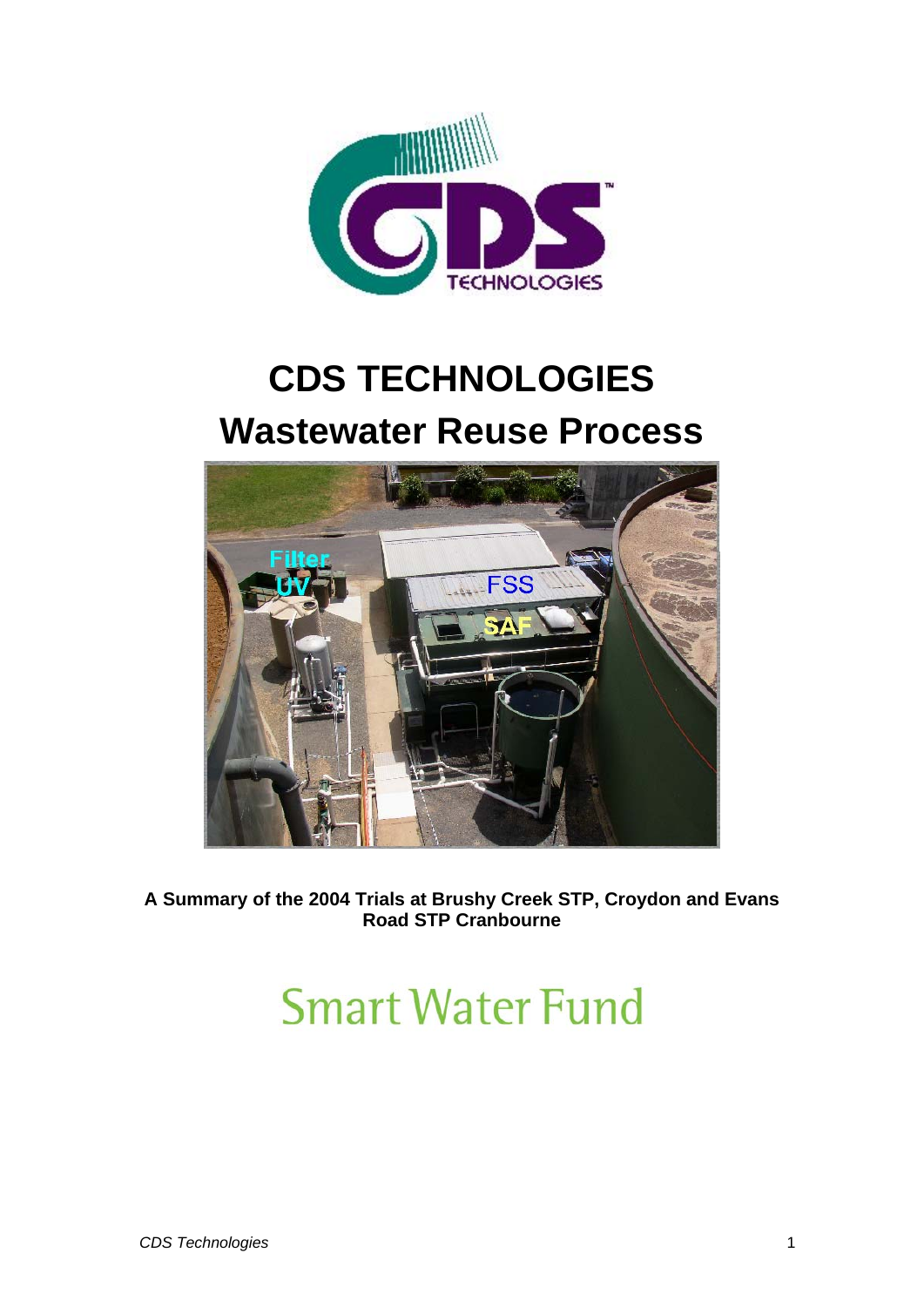## **CDS – Wastewater Reuse Technology**

## *Background*

CDS Technologies has a patented high rate technology that has been applied chiefly to the physical separation of gross solids from stormwater and sewage. For sewage, this process is known as Gross Solids Separation (GSS) and has been demonstrated to remove particles down to about 1mm.

To remove particles smaller than 1mm, CDS has developed a process known as Fine Solids Separation (FSS). This process has been developed and tested using raw sewage at both the SE Water Mornington sewage treatment plant and the Barwon Water Ocean Grove pumping station in Victoria.



This report covers trials involving application of the FSS process to sewer mining by combining it with other downstream processes to produce a high quality effluent from raw sewage for reuse purposes.

Work was conducted at two sites - the Yarra Valley Water Brushy Creek WWTP at Croydon and the South East Water Cranbourne STP. This report summarises the main findings of the work.

## *Introduction*

Standards for reuse water in Victoria are administered by the EPA (Refs. 1 & 2) wherever its use affects the environment. Where there is a concern for public health, however, the Department of Health Services (DHS) may have additional requirements.

For general, non-potable urban use where public access is uncontrolled, in agriculture where human food crops are consumed raw or for open systems in industry where workers may come into contact with the reuse water, the EPA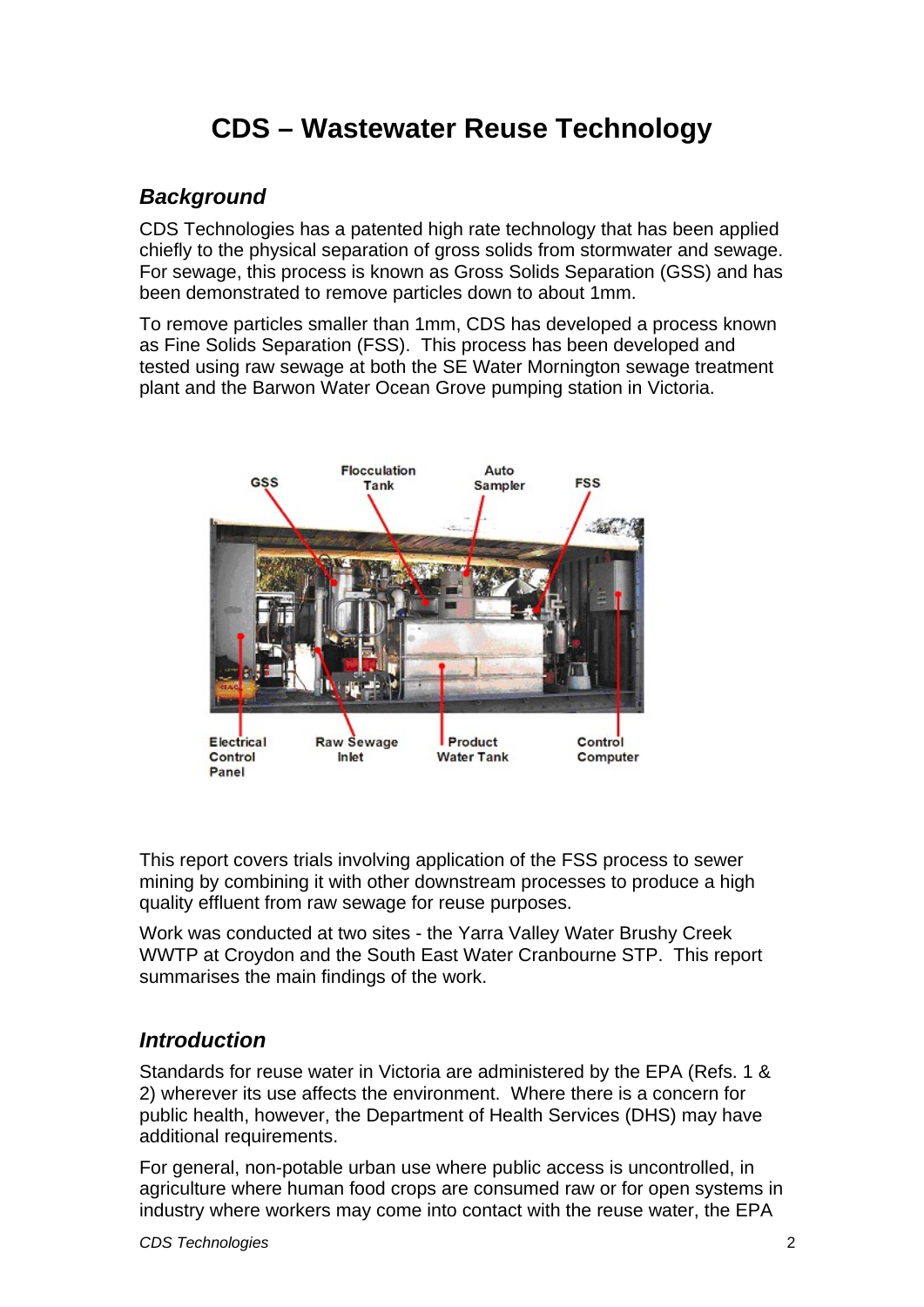specifies maximum values for a group of water quality parameters (Ref 1, Appendix A) referred to as "Class A" reuse water.

| <b>Class</b> | <b>Water quality objectives -</b><br>(medians unless specified)                         |                                     | Range of uses- uses include<br>all lower class uses                                                                                                                           |
|--------------|-----------------------------------------------------------------------------------------|-------------------------------------|-------------------------------------------------------------------------------------------------------------------------------------------------------------------------------|
| A            | E.coli org/100 mL<br><b>Turbidity NTU</b><br>BOD mg/L<br>SS<br>pH<br>mg/L CI 2 residual | < 10<br>< 2<br>< 10<br>< 5<br>$6 -$ | Urban (non-potable): with<br>uncontrolled public access<br>Agricultural: e.g. human food<br>crops consumed raw<br>Industrial: open systems with<br>worker exposure potential. |

The main public health indicators used are virus, protozoa, bacteria, helminths, suspended solids and turbidity. The last two items are important, as organisms are generally associated with particulate materials.

Overall the project was aimed at providing an attractive option for treating sewage to a standard acceptable for re-use.

More specific objectives were to

- Establish water quality standards through testing that could be achieved by the plant,
- Identify costs per kilolitre for water of different quality
- Establish the footprint required for the various operating regimes.

To achieve an effluent quality suitable for reuse, the concentration of various components of sewage needs to be reduced to meet the reuse standards. Once these are met it is then necessary to obtain approval of the EPA for the process to have an approved Class A treatment process. These components are typically suspended solids (SS), turbidity, BOD and pathogens such as bacteria, protozoa and virus. For some reuse applications it may also be desirable to reduce nutrients such as ammonia and phosphorus. Generally dissolved solids do not require any reduction if the quality of the water initially supplied is high.

## *Treatment Process*

The CDS approach to the production of high quality reuse water was to implement the following improvement steps, starting with raw sewage:

- 1. Remove the bulk of suspended solids together with their associated biological oxygen demand (BOD) using the Fine Solids Separator.
- 2. Reduce the bulk of the remaining (soluble) BOD using a rapid biological process (the Submerged Aerated Filter).
- 3. Polish the effluent by removing residual suspended solids in a clarifier or sand filter.
- 4. Disinfect the resulting effluent by UV irradiation.
- 5. Establish a residual chlorine dose to minimise algae formation and prevent bacterial regrowth by injecting a small quantity of hypochlorite.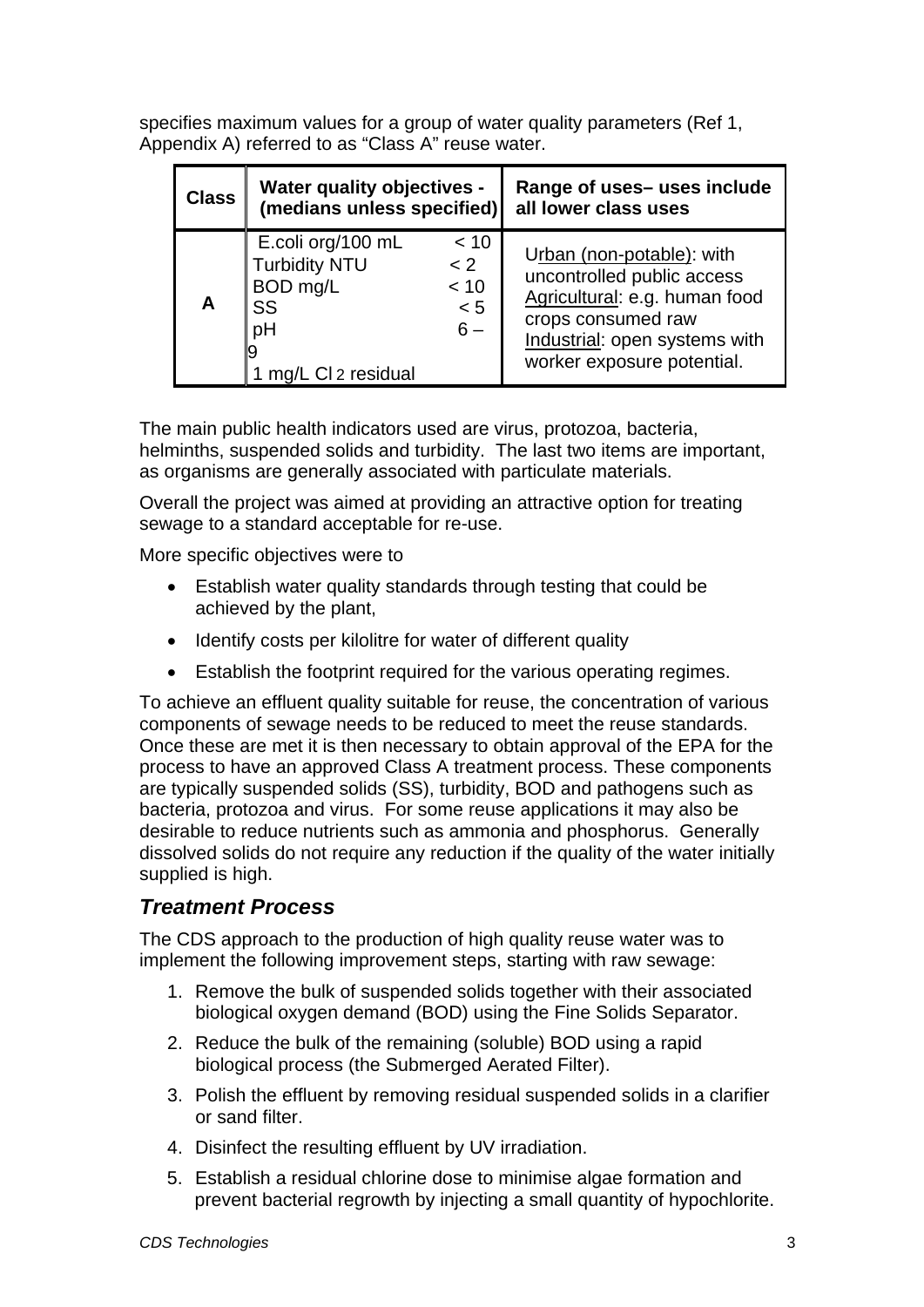The overall treatment process is shown in Figure 1. Two different configurations of the process were trialled, with the clarifier used initially being later replaced by a sand filter at the second site. This change has advantages discussed below under Effluent Polishing.



#### *Suspended Solids Removal*

The CDS Fine Solids Separation Process (see Fig 2 – FSS Process) predominantly removes suspended solids and turbidity from raw sewage, although effluent from the process conforms to no recognised class.

At its simplest (Figure 2), the FSS process employs chemically assisted solids separation using a coagulant (alum) and a flocculant (polymer). Gross sewage solids entering the system are screened out using a high rate physical separator (the Gross Solids Separator - GSS). Flocculated solids are removed from the system at a similar high rate using a second separator (Fine Solids Separator - FSS) specially adapted to manage the sticky flocs.

The Hydraulic Residence Time (HRT) for the process is of the order of 8 minutes.



Fig. 2 Flowchart for the CDS Fine Solids Separation Process

Typical reductions in sewage components in the FSS Process are 90-95% for suspended solids, 60-70% for BOD and 85-95% for phosphorus. Because so much of the suspended solids are removed, the turbidity is also reduced around 95% and faecal coliforms by 2 logs.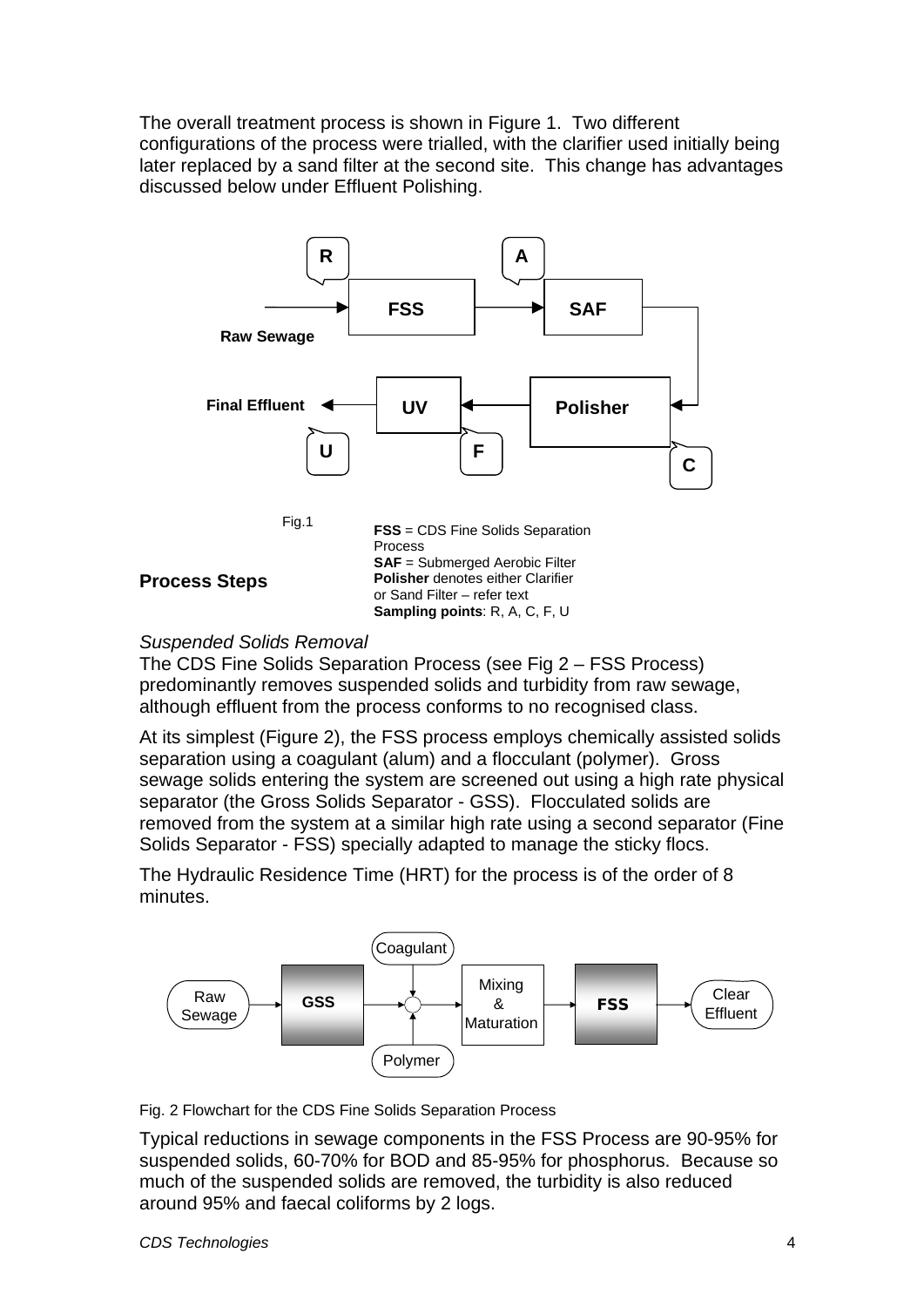Solids are removed during this process step in 2 streams from each of the GSS and FSS and returned to the sewer.

#### *Soluble BOD Reduction*

Removal of soluble BOD is achieved by a Submerged Aeration Filter or SAF, supplied by Copa UK (part of the CDS group).This is a standard product sold in UK and European markets in a range of configurations and sizes from 100 to 1500EP (Estimated Population).

The Submerged Aerated Filter (SAF) is a multi-cell tank containing a honeycomb packing on which biomass is allowed to grow. Air released from diffusers in the base of the tank bubbles up through the sewage in contact with the biomass. This provides the maximum possible opportunity for exchange of oxygen from the air with the soluble BOD of the clarified sewage from the FSS.

The sewage circulates through the packing and eventually passes into the next stage in the train. At each stage there is a reduction in the soluble BOD content as it is consumed by the biomass. Overall reduction in BOD in this process step is 80-85%. Some oxidation of ammonia also occurs.

The pH of the treated effluent from the FSS is usually around 6.6, but if nitrification occurs in the SAF the pH will drop further. A pH controller is installed as part of the SAF which adds soda ash if the pH drops below a set point, usually pH 7-7.5.

A Copa CB 300 SAF was used in the trials. This had a design flow of 0.75L/s (BOD removal 12.5kg/day) and was arranged to treat a sidestream of the effluent from the FSS. In this application the SAF is treating only the soluble fraction of the BOD present in the sewage, which means that it is underloaded when compared with conventional operation. In order to establish the new operational parameters, the SAF was run under different loading conditions and BOD removal efficiencies compared. Once the unit performance is established for the known feed flowrate and characteristics, it is a simple matter to size the unit(s) required for any other flow.



Fig. 3 Copa CB 300 SAF used throughout the trials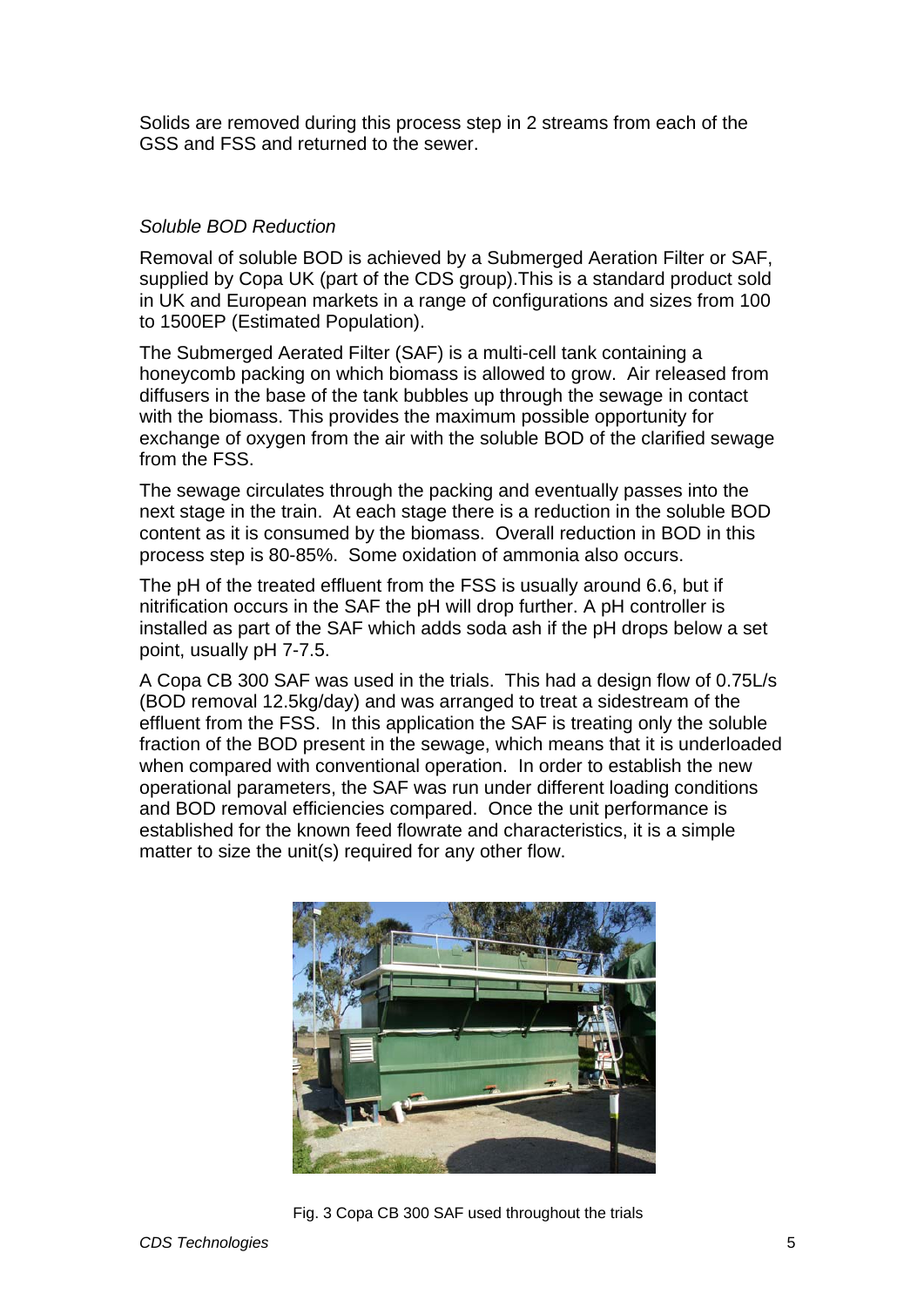The CB300 SAF consists of three consecutive stages or cells, filled with diagonal corrugated packing. Circular membrane air diffusers are mounted under the packing in each stage with air supplied from a low noise emission centrifugal blower. Air flow to each cell can be individually adjusted.

#### *Effluent Polishing*

Final polishing of the effluent is required to remove the last of the suspended solids to ensure that the turbidity of the effluent is low, making the UV disinfection step more effective.

Initially a clarifier (design rise rate ~1m/hr) was used in this process step to remove the suspended solids generated in the SAF, but once trials at the first site confirmed that the rate of production of solids in the SAF was low, an opportunity was provided to remove the clarifier from the process chain at the later site. This enabled discharge directly from the SAF into a sand filter, thereby reducing the system footprint and capital cost as well as removing a potential source of algal growth and pollution from wildlife.

For the initial period of the work at Cranbourne the clarifier was used to check the findings from the Brushy Creek site, but once these were confirmed, the filter was fed directly from the SAF.

The sand filter used for this purpose was a dual media, deep bed pressure filter (Type SMDD 900) supplied by Waterco P/L. The filter bed was 900mm diameter with a maximum depth of 1000mm, made up of sand and anthracite.

Such a filter bed amply meets the requirement of the Livestock Diseases Control Act 1994 (as laid out in Ref. 3) that reuse effluent applied to grazing land either be held in a pond for 30 days or be passed through a membrane filter or a sand filter with a minimum bed depth of 600mm in order to remove helminth ova (worm eggs), should any be present in the effluent.

#### *UV Disinfection*

The UV disinfection unit was supplied by Ultraviolet Technology of Australasia. It is a 100 Series unit, rated at a maximum of 4L/s for secondary effluents with turbidity of <5 NTU. This unit was operated on the entire effluent stream from the sand filter.

### *Conduct of Trials*

Feed, intermediate and effluent samples were taken from the various process stages (Fig. 1) in accordance with Victorian EPA guidelines for sampling and sent the same day to a NATA registered laboratory for analysis.

There were minor differences between the conduct of analyses at the two sites. In general, experience at the first site enabled more appropriate testing to be conducted at the second, notably the change to carbonaceous  $BOD<sub>5</sub>$  in place of conventional  $BOD<sub>5</sub>$  and analysis for bacteriophage in addition to viruses as so few of the latter were present in the sewage feed. These points are described in more detail later.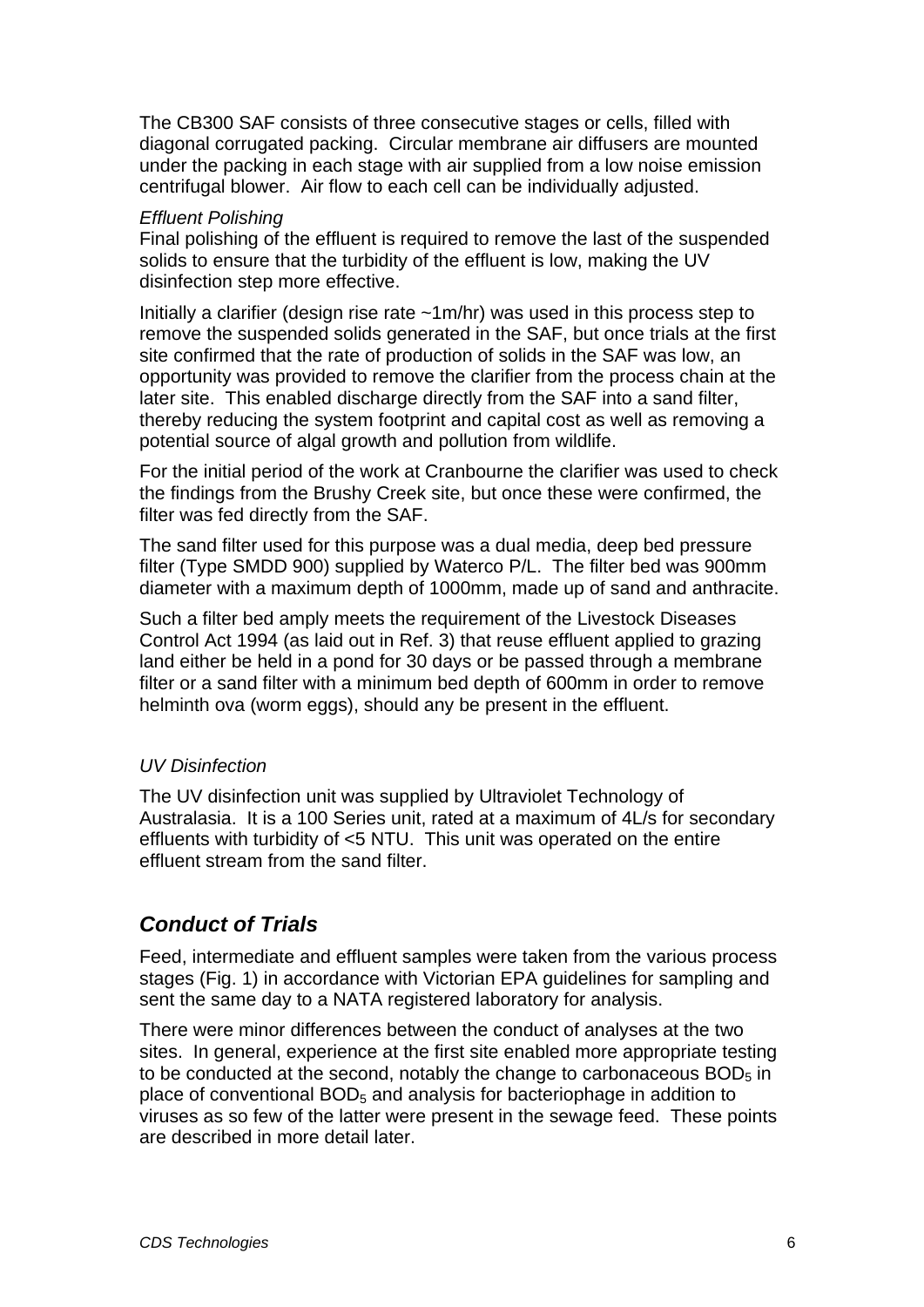#### **Sample collection**

Samples were collected in sets, consisting of raw sewage, FSS effluent, filter effluent and filter effluent after UV disinfection. Since the Hydraulic Residence Time (HRT) of the FSS stage was about 8 minutes, the SAF about 4 hours and the filter around 4 minutes, samples were collected in the above order over a period of about 4 hours between 08.30am and 12.30pm.

Sample volumes required for virus and protozoa were 50L each, other sample volumes ranged from 250mL up to 1L, resulting in a total sample volume of about 205L to be transported to the laboratory each sampling day.

Three methods of sample collection were used:

- 1. For discrete non-disinfected samples, two Sigma 900 Wastewater Samplers were used to collect 1L each hour. The 1L samples were later combined to give 2L volumes which were then sufficient for the various parameters to be measured.
- 2. Biological samples after disinfection were collected by hand from an outlet valve in the transfer pipe between the UV disinfection unit and the product water tank. Because of the need to maintain aseptic conditions for disinfected samples, the small volume requirements and the need to have samples at the analytical laboratory by about 2pm for processing, all biological samples were 'spot' samples, being collected over a period of between 2 to 20 minutes depending on the volume required for analysis.
- 3. Spot samples were taken by hand from the appropriate sampling point.

#### **Analysis**

WSL Consultants Enviroscience were contracted to conduct analyses. Transportation was by courier directly to the WSL laboratories. Table 1 shows the analyses conducted over the 4 week trial period at the Cranbourne site. Analysis work in the Brushy Creek trials did not include carbonaceous BOD, viruses were determined on 10L samples, while analyses for protozoa at this site were not undertaken. Otherwise, the same tests were conducted.

| <b>Test Conducted by WSL (or Subcontractor)</b>                   |  |  |  |  |
|-------------------------------------------------------------------|--|--|--|--|
| Bacteria CFU/100mL                                                |  |  |  |  |
| E-coli                                                            |  |  |  |  |
|                                                                   |  |  |  |  |
| Virus/50L                                                         |  |  |  |  |
| Adenovirus, Enterovirus, Reovirus<br>Bacteriophage (as Coliphage) |  |  |  |  |
| Helminths, ova/L                                                  |  |  |  |  |
| Taenia ova, Ascaris ova                                           |  |  |  |  |
| Protozoa, Oocysts, Cysts/50L<br>Cryptosporidium, Giardia          |  |  |  |  |
|                                                                   |  |  |  |  |

Table 1. Analyses conducted during the trial period at Cranbourne

## *Results and Discussion*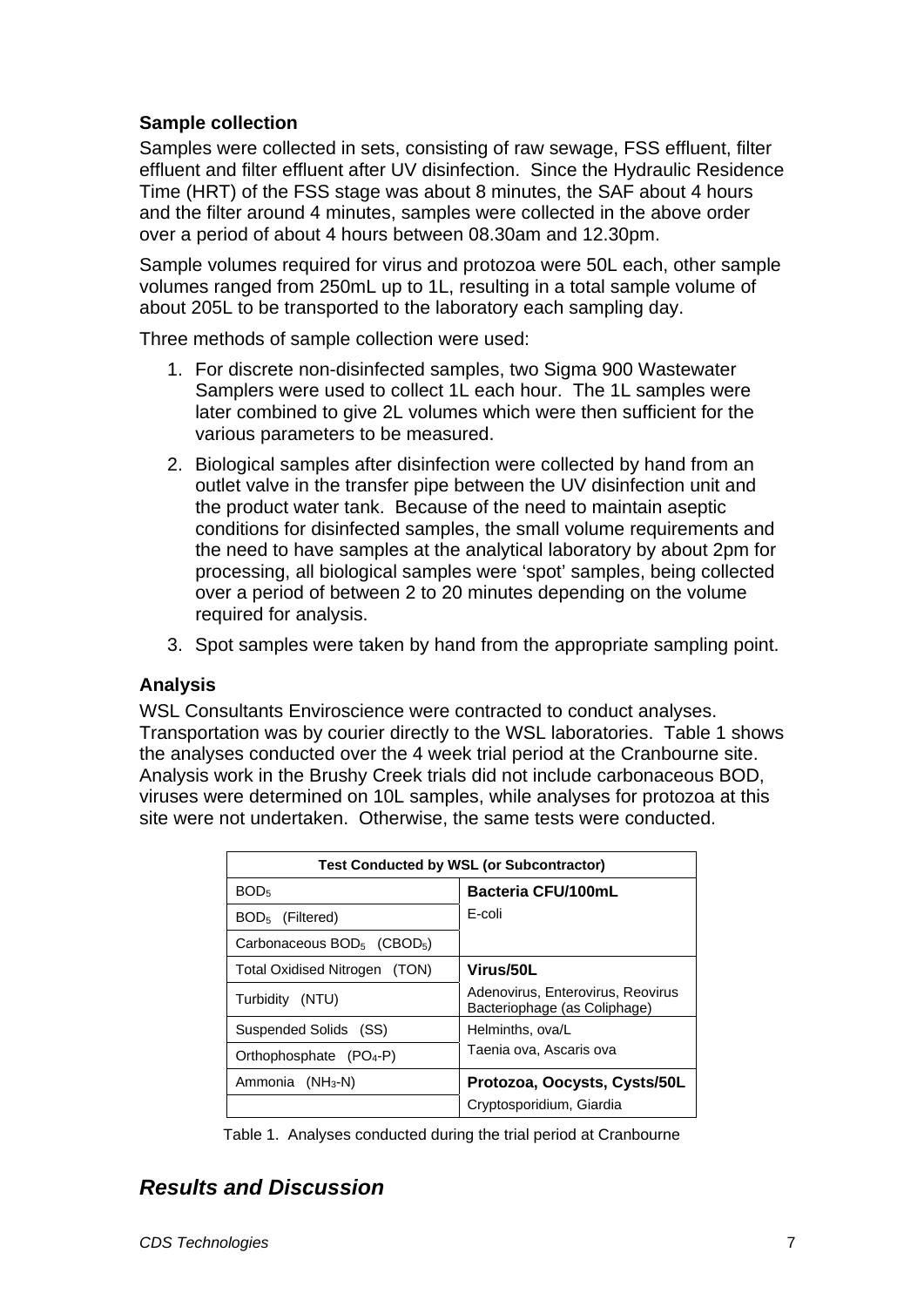<span id="page-7-0"></span>Owing to the trials' being conducted at 2 sites each with its own sewage characteristics and with differences between these sites in the way that plant was configured and analyses performed afterwards, it is necessary to present 2 sets of results to adequately cover the findings. These are presented separately with some generalisation provided afterwards.

#### **Brushy Creek Plant Trials**

Samples from Brushy Creek were analysed over the period 10<sup>th</sup> October to  $28<sup>th</sup>$  November 2003. From this data as a whole, the effect of the treatment steps can be seen and are summarised in Figure 4. Appendix C contains a more extensive presentation of the whole of the data.

The changes in raw sewage BOD at Brushy Creek can be quite large at times but the FSS process coped well as shown in Figures 5 & 6. Changes in suspended solids and turbidity for the same two periods are shown in Figures 7 and 8.

The recommended median values for effluents prior to disinfection are shown in Appendix B. From this it can be seen by comparison with the test results (Appendix C) that the effluent produced in the CDS process is suitable for UV disinfection. The results also show that UV disinfection is effective in bringing the E. coli within the required limits for Class A, ie. <10 orgs/100mL. The UV dosage was 30,000 microwatt seconds per cm<sup>2</sup>  $@>85\%$  UV transmission (from manufacturer's data).



Fig. 4 Reduction in various water quality parameters across the process

Analyses for the detection of virus and helminths are reported in Appendix D, where it is seen that positive results were found only in the raw sewage sample, while for the treated effluent no organisms were detected. Where no organisms were detected in both raw sewage and treated effluent a null result is returned. This means that there are insufficient viruses present in the raw sew[a](#page-7-0)ge to enable assessment of their removal by the process<sup>a</sup>.

 $\overline{a}$ 

<sup>&</sup>lt;sup>a</sup> As a consequence of this lack of viruses in the raw sewage, additional tests were conducted on coliphages in the second trial – refer text.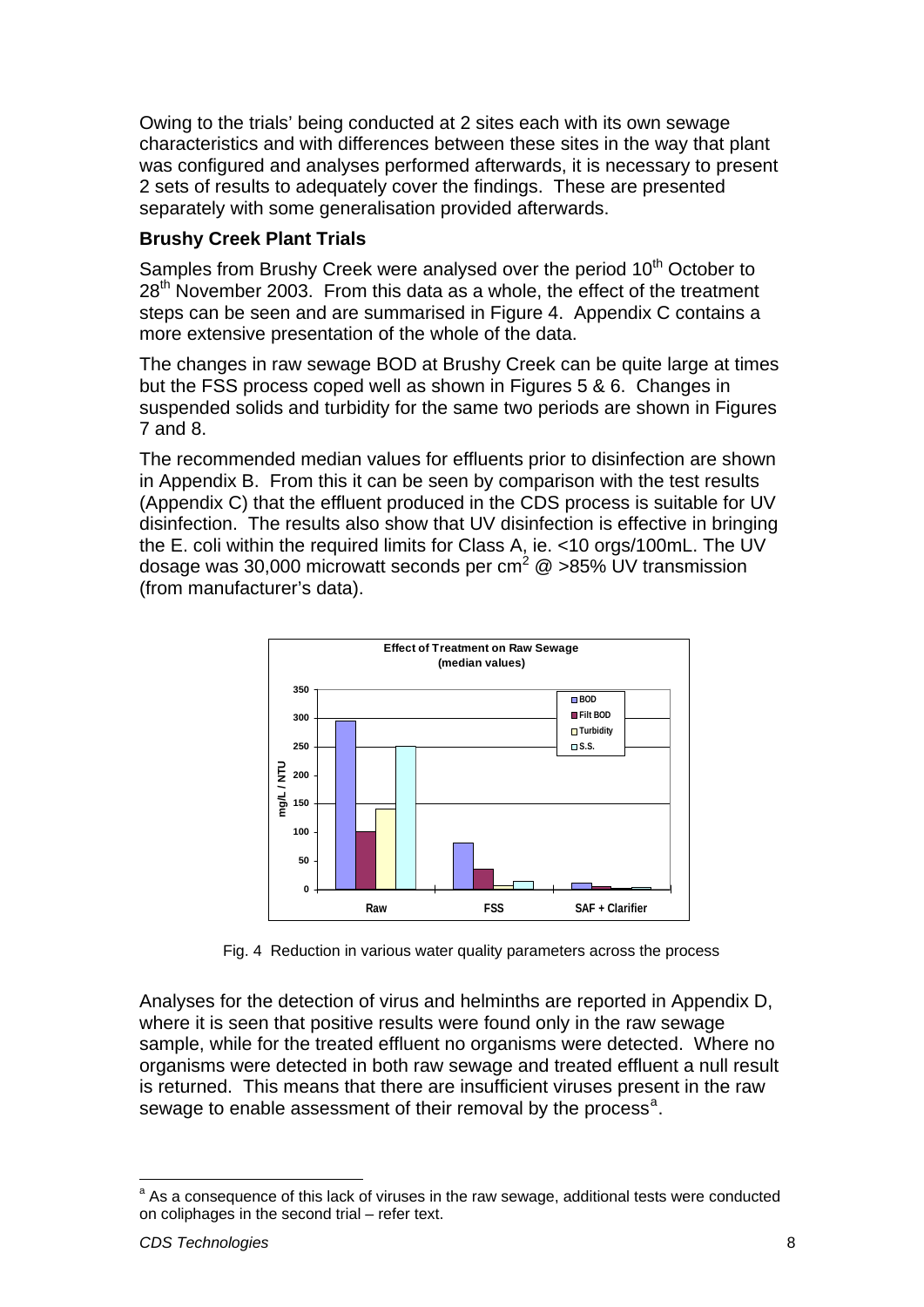The median value of  $11 \text{mg/L}$  for  $BOD_5$  (Appendix C) appears at first glance to be marginally above the Class A limit of 10mg/L. When considering this result it should be remembered that the SAF was being operated under high-load conditions to establish its proper operating regime. In the last days of the trial, when BOD<sub>5</sub> results were falling towards 10mg/L as the optimum operating regime was being approached, an exceptional daytime composite BOD<sub>5</sub> value of 1000mg/L occurred in the raw sewage feed at the sewage treatment plant.

In the days following this exception until the end of the trials, plant BOD remained in the normal range and effluent from the SAF in this period showed individual results around 10mg/L or less (which conforms to Class A effluent). The table in Appendix C shows only consolidated results which masks this level of detail.

Flow to the SAF in the last 10 days of the work at Brushy Creek gave a calculated hydraulic retention time (HRT) of about 2 hours, whereas previously it was around 2.8 hours, which in either case is very short for a biological process.



Fig. 5. Raw Sewage and FSS Effluent BOD Brushy Creek, 10<sup>th</sup> October 2003



Fig. 6. Raw Sewage and FSS Effluent BOD Brushy Creek, 10<sup>th</sup> November 2003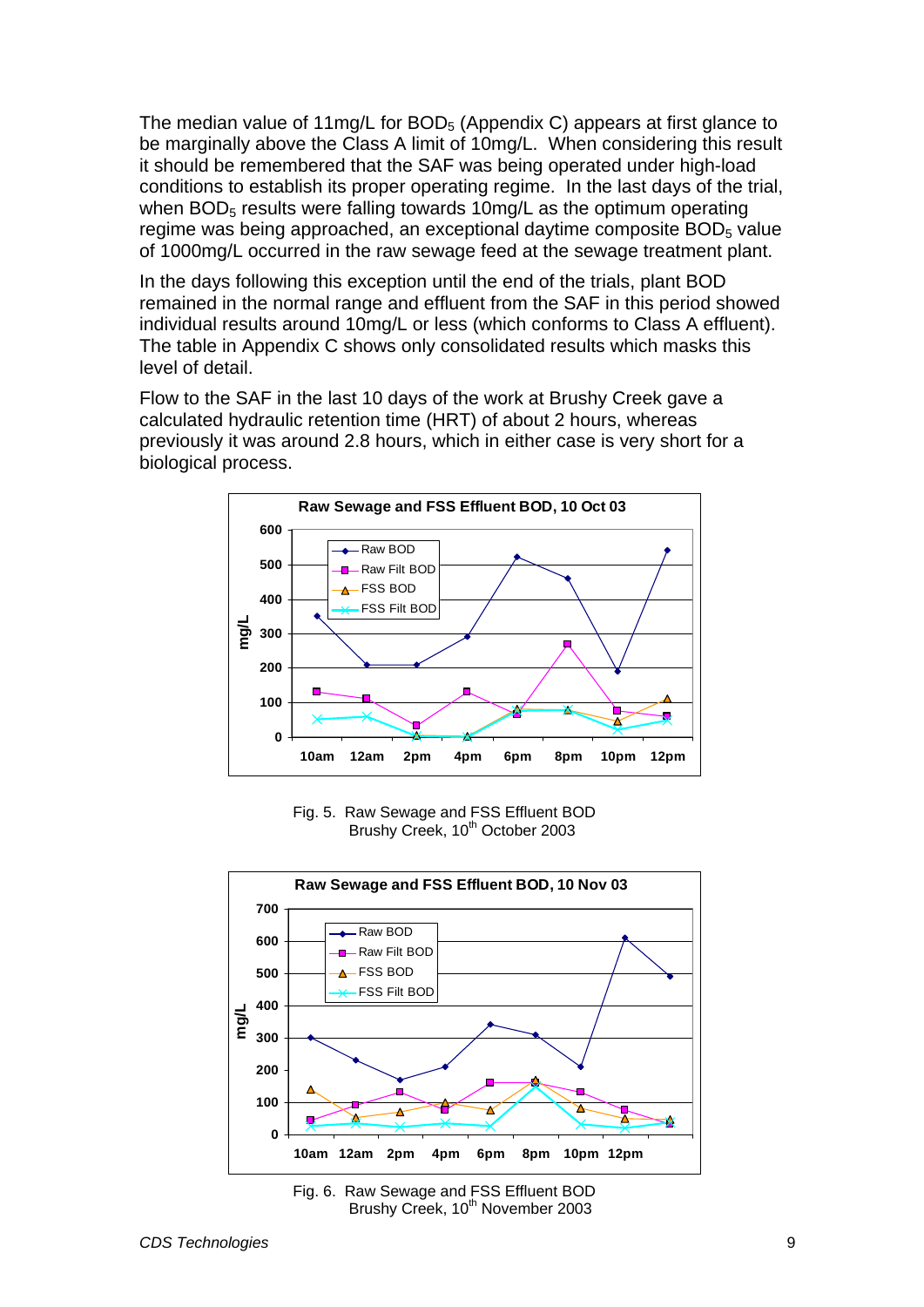

Fig. 7. Raw Sewage and FSS Effluent Turbidity and Suspended Solids, Brushy Creek, 10<sup>th</sup> October 2003



Fig. 8. Raw Sewage and FSS Effluent Turbidity and Suspended Solids, Brushy Creek, 10<sup>th</sup> November 2003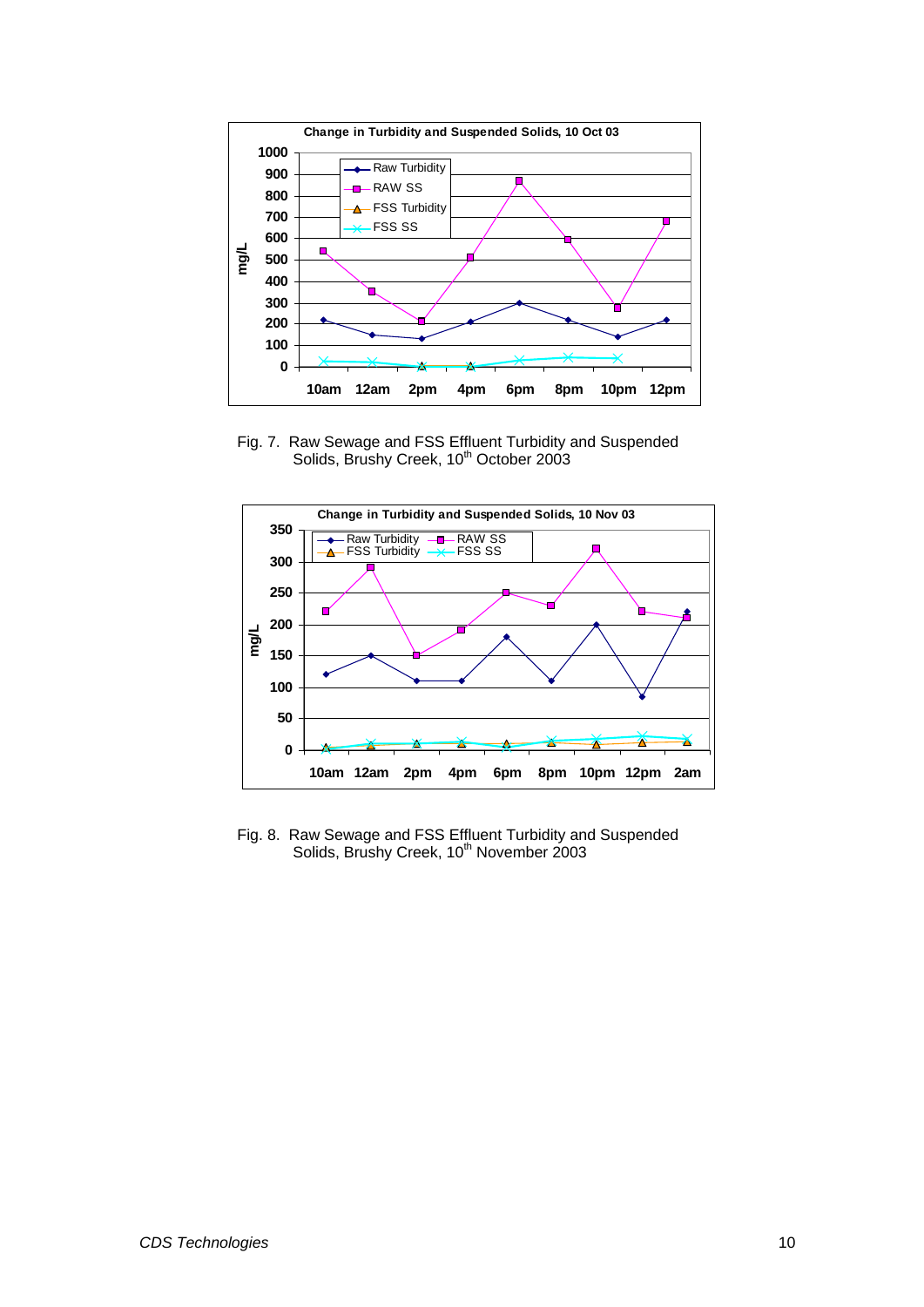#### **Cranbourne Plant Trials**

The Cranbourne treatment plant operates at around 1MLD depending on seasonal demands from customers for reuse water. Sewage is drawn from an adjacent manhole in a 1.2m diameter sewer, which runs past the plant to the Eastern Treatment Plant at Carrum. The Cranbourne STP wet well was built for a very much higher flow, when the plant was running at full capacity. This results in a very long hydraulic retention time with the current 1MLD. The CDS process was set up to draw sewage from the treatment plant wet well, with treated effluent, sludge and other discharges being made to a second manhole downstream of the draw-off point.

Samples from Cranbourne were collected over a 4-week trial period in the same way as for the Brushy Creek trial. The variation in raw sewage parameters for the period is illustrated in Fig. 9, where it is seen that some very large changes took place in raw sewage BOD. The highly effective removal of SS by the FSS and removal of the remaining BOD by the SAF (which is between the FSS and the filter) can also be seen in the figure.

Although there are large changes in feed concentrations, the corresponding effluent variations are quite small. From the data as a whole, the effect of the treatment steps can be seen and are summarised in Fig. 10. Appendix E contains a more extensive presentation of the whole of the data.

The full data presentation (Appendix E) shows that the effluent parameter with the greatest variability was  $BOD<sub>5</sub>$ , followed by carbonaceous  $BOD<sub>5</sub>$  (CBOD). One of the major realisations from the work at Brushy Creek was that BOD<sub>5</sub> analyses may be influenced by any ammonia present, as it is the second largest source of oxygen demand after carbon. For this reason, analysis for CBOD was conducted in this phase of the work to separate the contribution to BOD<sub>5</sub> caused by the high ammonia present to provide more detailed understanding.

In the trials at Brushy Creek, viruses were only found in the raw sewage in 3 out of 8 data sets. Helminth ova were only found in 2 cases. Neither viruses nor helminths were found in any effluent samples.

The lack of viruses present in the sewage means that results indicating that no viruses were found in the process effluent are not unambiguous. Without sufficient viruses available in the feed it is impossible to demonstrate effective virus removal by the process.

To overcome the high number of 'null' results, it was suggested by DHS that analysis should be conducted for bacteriophage (a virus that infects only bacteria) which should be present in greater numbers than human pathogenic viruses and are easier to test for. The results for this are shown in Figure 11. The limit of detection in this test was 5 CFU so that all results from samples taken after UV disinfection were reported as not detected.

Log removal of E-coli across the process is shown in Fig. 12. The detection limit for this test is 0.1 CFU/100mL; the guidelines require < 10 CFU/100mL. Results from Cranbourne are similar to those obtained at Brushy Creek and are within the EPAV current guidelines for Class A reuse water.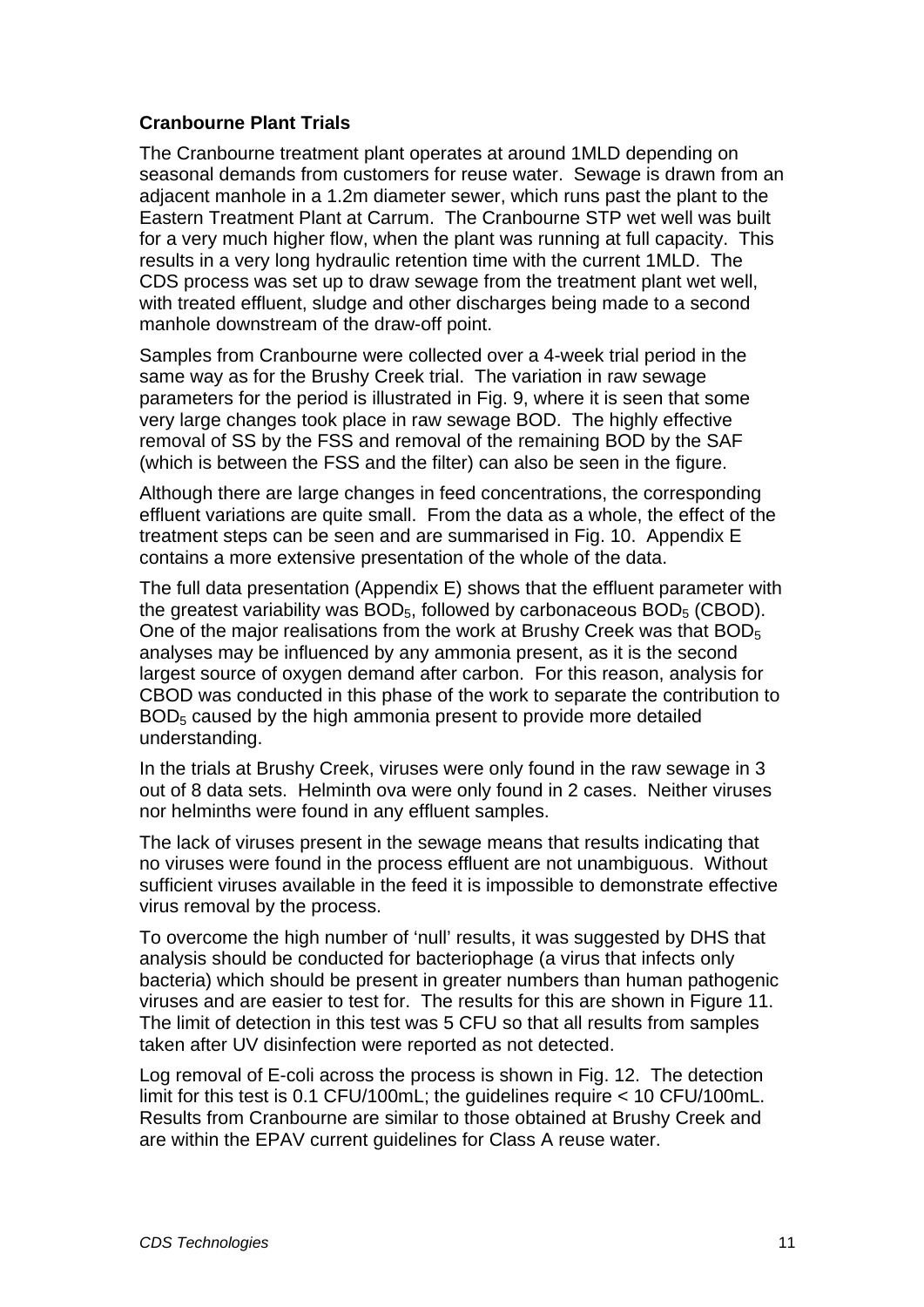

Fig. 9 Variation in raw sewage parameters during the course of the trial



Fig. 10 Effect of treatment on the measured parameters.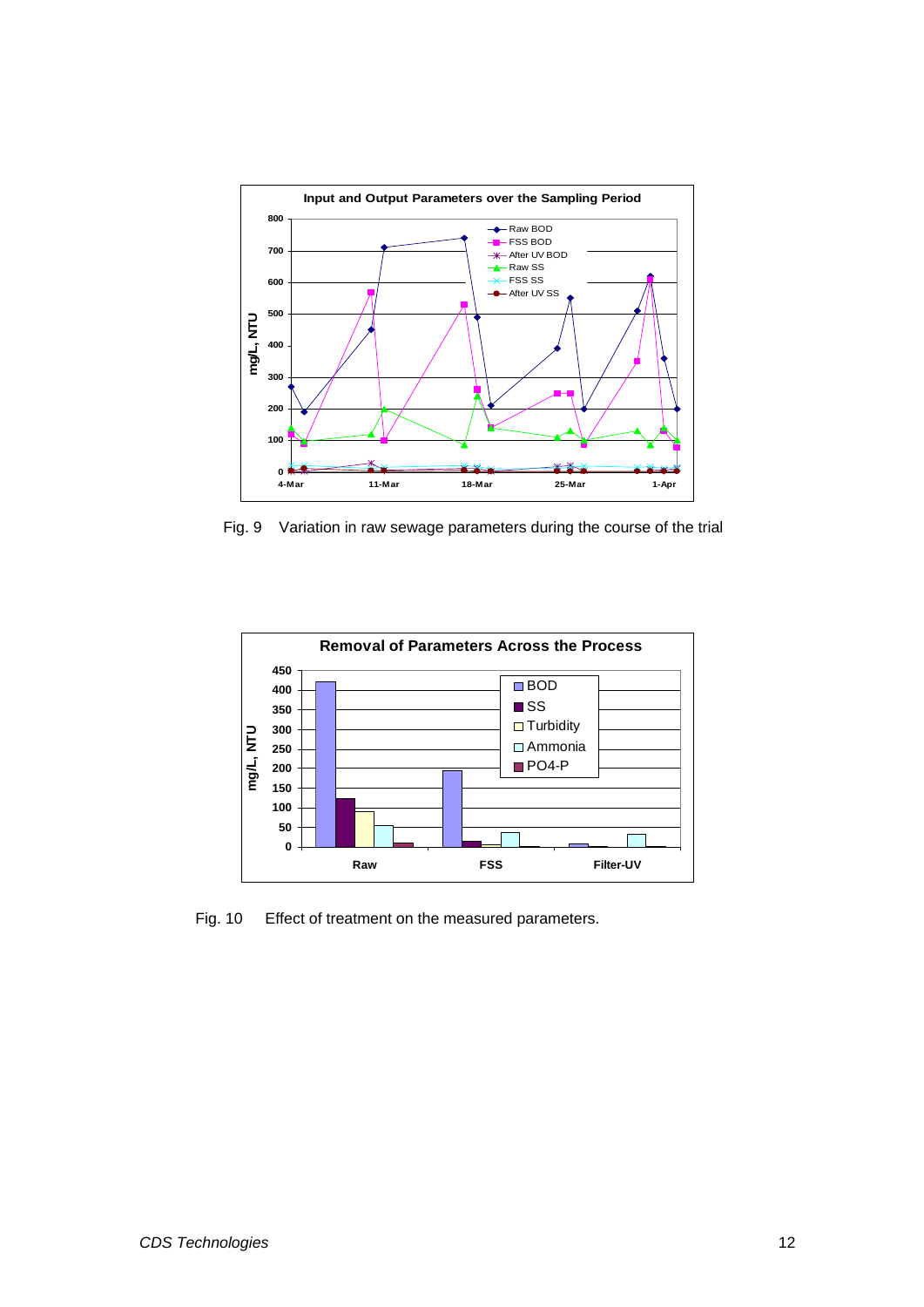

Fig. 11. Log reduction of bacteriophage across the process (LoD = limit of detection).



Fig. 12. Log reduction of E-coli across the process (LoD = limit of detection).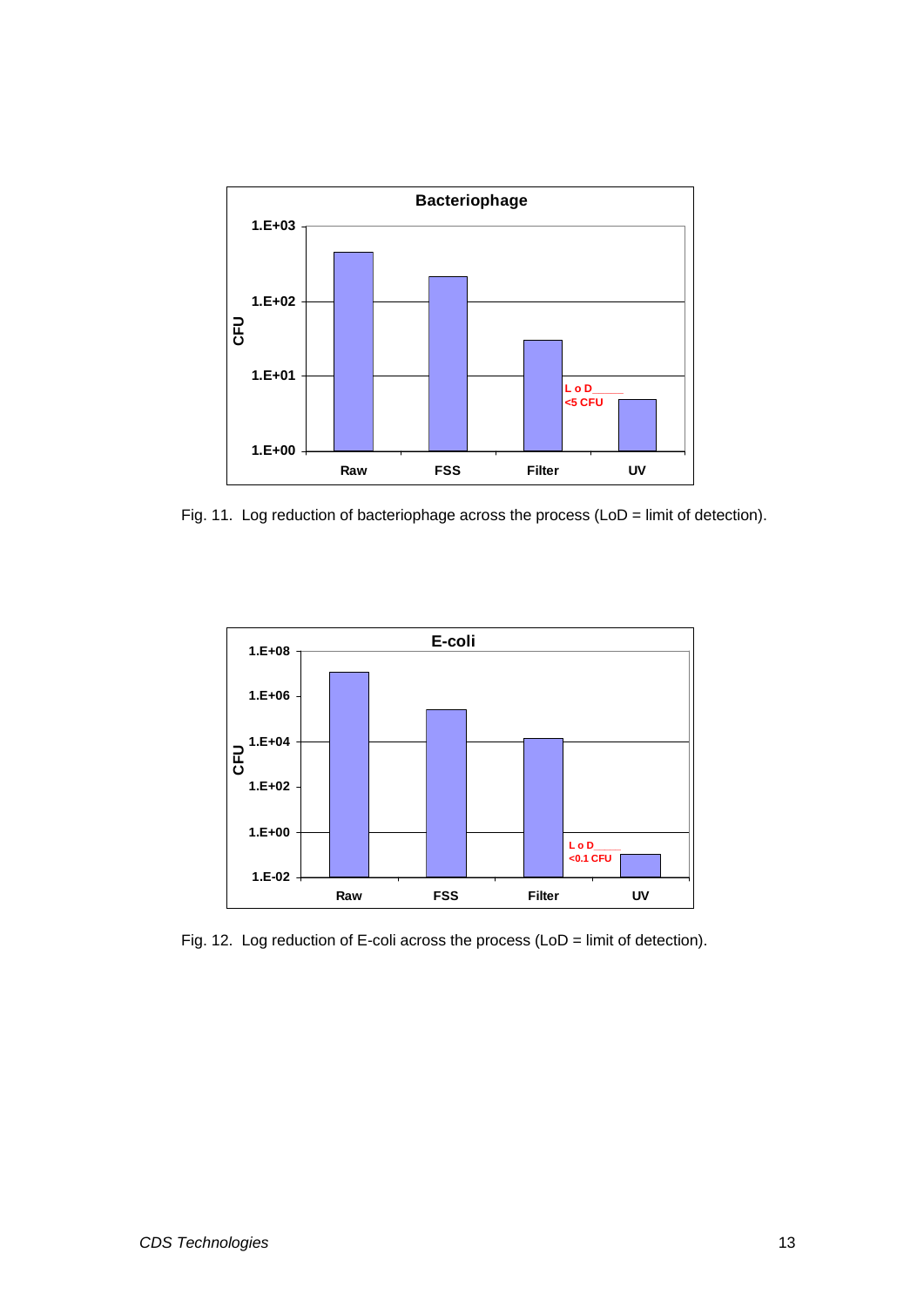## *Plant Costs*

A general analysis of likely operating costs for sewer mining plants of different capacities follows based on the findings of this study.

#### **Operating Costs**

Under this heading, allowance is made for electrical power and chemicals only and are quoted as \$ per kL of product.

It should be noted that the principal operating cost – chemicals – varies with the sewage, being higher where the sewage contains higher loading of suspended solids or where the alkalinity is less. For this reason, resort has been made to a "type" sewage, an artificial construct with water quality parameters corresponding to "typical" sewage, modelled very closely on the sewage encountered at Brushy Creek. This type sewage is depicted in the Table 2.

| <b>BOD</b>      | 300 |
|-----------------|-----|
| <b>SS</b>       | 250 |
| NH <sub>3</sub> | 30  |

Table 2 Parameters of type sewage (mg/L)

In addition, a level of alkalinity has to be assumed for the FSS effluent, as the amount of soda ash added in the SAF for pH adjustment also varies with this parameter. For the purposes of this costing the alkalinity of the raw sewage is taken as 200mg/L.

Based on trial results and these assumptions, the operating cost of plant without amortisation of capital costs has been calculated for plants of 3 different sizes, as shown in Table 3.

|                  |              | \$/kL product |      |      |  |  |
|------------------|--------------|---------------|------|------|--|--|
| <b>Cost Item</b> | <b>Basis</b> | 0.5MLD        | 1MLD | 5MLD |  |  |
| Power            | $0.14$ /kWh  | 0.10          | 0.09 | 0.07 |  |  |
| Chemicals $1$    |              | 0.32          | 0.32 | 0.32 |  |  |
| Total            |              | 0.42          | 0.41 | 0.39 |  |  |

Table 3 Operating costs for the sewer mining plant – type sewage

**Notes:**

1. Chemicals comprise alum, emulsion polymer and soda ash. When powdered polymer is used both operating costs are 17.2% lower than for emulsion shown here.

## **Capital Costs**

No assessment of capital costs has been made in this report.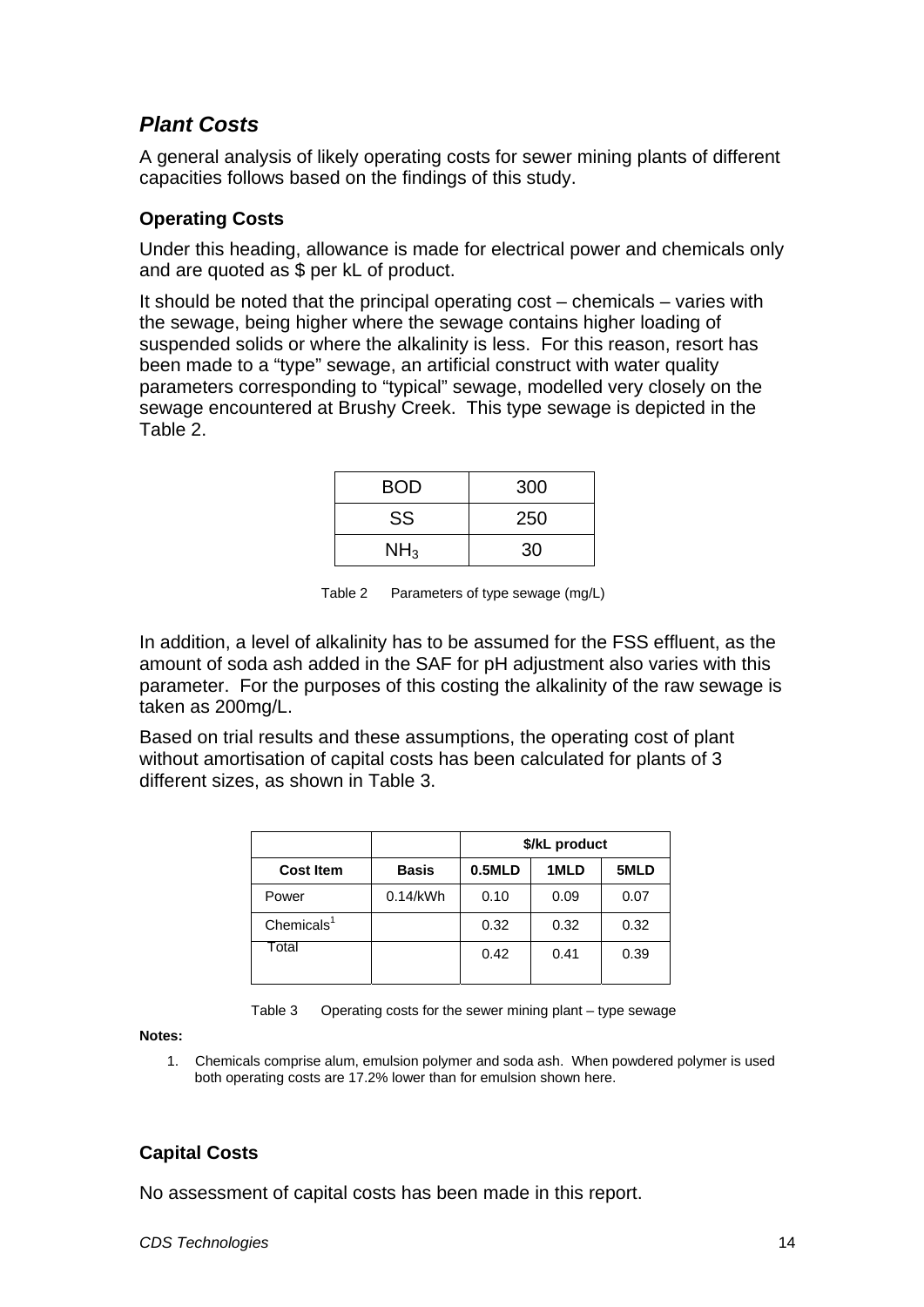## *Conclusions*

Under this project, CDS has demonstrated the ability of its Wastewater Treatment Technology to produce Class A quality water as defined by the current EPAV guidelines (ref following table). Full certification of Class A recycled water requires approval by EPAV and DHS.

| <b>Parameter</b>     | <b>CDS Plant</b> | <b>Class A</b> |
|----------------------|------------------|----------------|
| BOD5 mg/l            |                  | $<$ 10         |
| SS mg/l              |                  | <5             |
| <b>Turbidity NTU</b> | 0.8              | <              |
| pН                   | $6.5 - 7.5$      | $6-9$          |
| E.coli/100ml         | < 0.1            | $<$ 10         |

Class A quality, as defined by the Victorian EPA, permits urban usage with uncontrolled public access, usage on human food crops consumed raw, and industrial usage involving open systems with worker exposure potential.

Operating costs (chemical and power only) vary with sewage types but are typically around 40 cents per kl, less than half the current cost of potable water.

It is noted that capital costs are not addressed in this report and will vary in any commercial application with plant size, scope of works, storage requirements etc.

#### *References*

- 1. EPA Victoria, Guidelines for Environmental Management, '*Use of Reclaimed Water*, Publication 464.2', June 2003, pp20-21.
- 2. EPA Victoria, Guidelines for Environmental Management, '*Disinfection of Treated Wastewater*' Publ. 730, September 2002, Table 2, p11.
- 3. Victorian Government Gazette G47, 23, November 2000.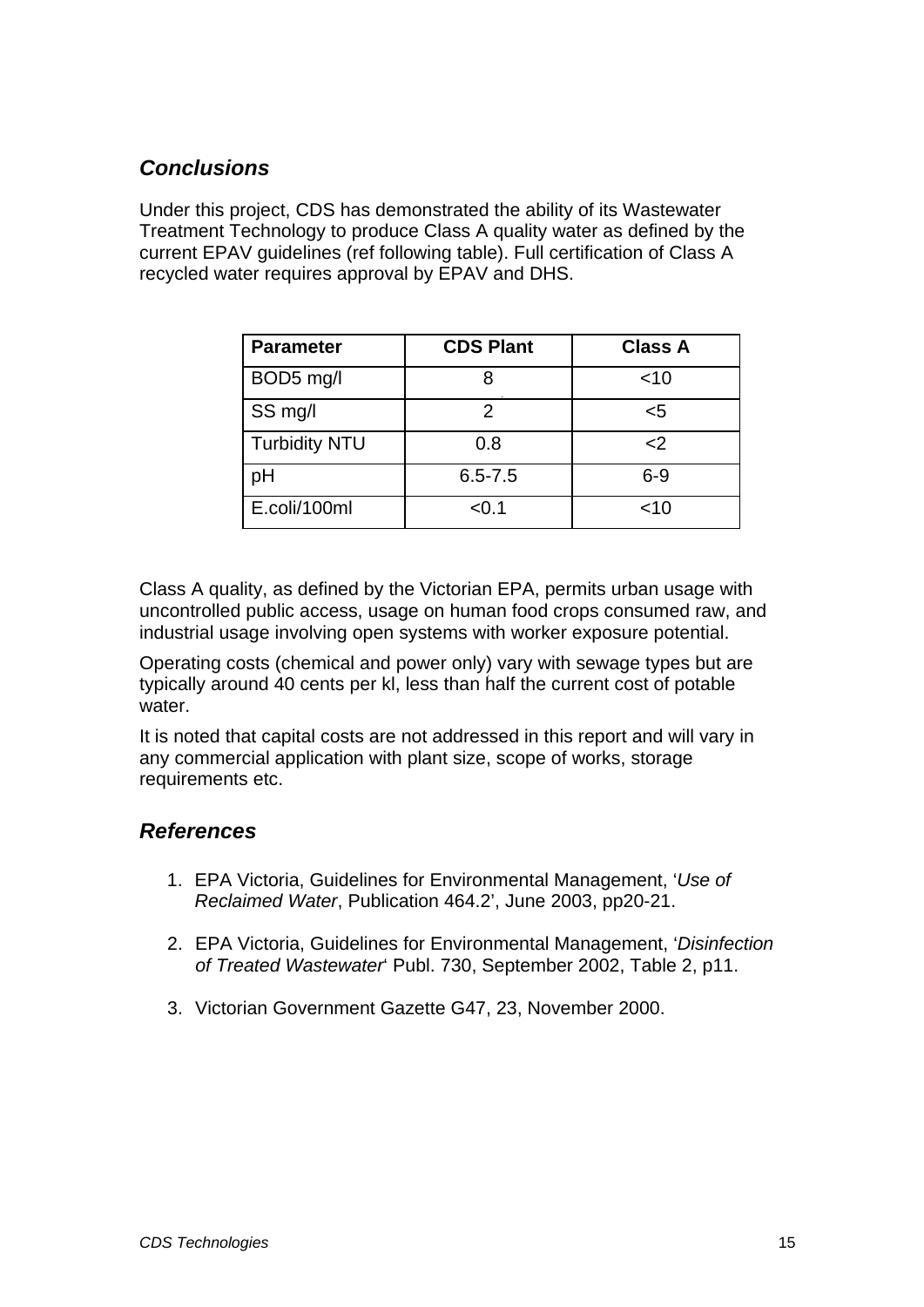## **Appendix A** Classes of reclaimed water and standards for biological treatment and pathogen reduction [Ref. 1]

| <b>Class</b> | Water quality objectives -<br>medians unless specified $1,2$                                                                                                                                               | Treatment processes <sup>a</sup>                                                                                                                                                                                                | Range of uses-uses include all lower<br>class uses                                                                                                                                                      |
|--------------|------------------------------------------------------------------------------------------------------------------------------------------------------------------------------------------------------------|---------------------------------------------------------------------------------------------------------------------------------------------------------------------------------------------------------------------------------|---------------------------------------------------------------------------------------------------------------------------------------------------------------------------------------------------------|
| A            | Indicative objectives<br>$<$ 10 E.coli org/100 mL<br>Turbidity $\leq 2$ NTU <sup>4</sup><br>$<$ 10 / 5 mg/L BOD / SS<br>$pH 6 - 9^5$<br>1 mg/L $Cl2$ residual (or<br>equivalent disinfection) <sup>6</sup> | Tertiary and pathogen<br>reduction <sup>7</sup> with sufficient<br>log reductions to achieve:<br>$\leq$ 10 E.coli per 100 mL;<br>$\leq$ 1 helminth per litre;<br>$\leq$ 1 protozoa per 50 litres;<br>$< 1$ virus per 50 litres. | Urban (non-potable): with uncontrolled<br>public access<br>Agricultural: eg human food crops<br>consumed raw<br>Industrial: open systems with worker<br>exposure potential.                             |
| B            | $\leq$ 100 E.coli org/100 mL<br>$pH 6 - 9^5$<br>$< 20 / 30$ mg/L BOD / SS <sup>8</sup>                                                                                                                     | Secondary and pathogen<br>(including helminth<br>reduction for cattle<br>grazing) reduction $^7$                                                                                                                                | Agricultural: eg dairy cattle grazing<br>Industrial: eg washdown water                                                                                                                                  |
| С            | $\leq$ 1000 E.coli org/100 mL<br>$pH 6 - 9^5$<br>$< 20 / 30$ mg/L BOD / SS <sup>8</sup>                                                                                                                    | Secondary and pathogen<br>reduction <sup>7</sup> (including<br>helminth reduction for<br>cattle grazing use<br>schemes)                                                                                                         | Urban (non-potable) with controlled<br>public access<br>Agricultural: eg human food crops<br>cooked/processed, grazing/fodder for<br>livestock Industrial: Systems with no<br>potential worker exposure |
| D            | $\cdot$ <10000 E.coli org/100 mL<br>• pH $6 - 9^5$<br>$\cdot$ < 20 / 30 mg/L BOD / SS <sup>8</sup>                                                                                                         | Secondary                                                                                                                                                                                                                       | Agricultural: non-food crops<br>including instant turf, woodlots, flowers                                                                                                                               |

#### *Notes to Table 1*

**1**. Medians to be determined over a 12-month period. Refer table 6 for Notification / reclassification limits.

**2**. Refer also to Chapter 6 and 7, and Waste Water Irrigation Guideline (EPA Victoria, 1991 Publication 168) for additional guidance on water quality criteria and controls for salts, nutrients and toxicants.

**3**. Refer section 4.4 for further description of water quality objectives for Class A reclaimed water.

**4**. Turbidity limit is a 24-hour median value measured pre-disinfection. The maximum value is five NTU.

**5**. pH range is 90th percentile. A higher upper pH limit for lagoon-based systems with algal growth may be appropriate, provided it will not be detrimental to receiving soils and disinfection efficacy is maintained.

**6**. Chlorine residual limit of greater than one milligram per litre after 30 minutes (or equivalent pathogen reduction level) is suggested where there is a significant risk of human contact or where reclaimed water will be within distribution systems for prolonged periods. A chlorine residual of less than one milligram per litre applies at the point of use.

**7**. Guidance on pathogen reduction measures and required pre-treatment levels for individual disinfection processes are described in *GEM: Disinfection of Reclaimed Water*  (EPA Victoria, 2003 Publication 730.1). Helminth reduction is either detention in a pondage system for greater than or equal to 30 days, or by an NRE and EPA Victoria approved disinfection system (for example, sand or membrane filtration).

**8**. Where Class C or D is via treatment lagoons, although design limits of 20 milligrams per litre BOD and 30 milligrams per litre SS apply, only BOD is used for ongoing confirmation of plant performance. A correlation between process performance and BOD / filtered BOD should be established and in the event of an algal bloom, the filtered BOD should be less than 20 milligrams per litre.

a Where schemes pose a significant risk of direct off-site movement of reclaimed water, nutrient reductions to nominally five milligrams per litre total nitrogen and 0.5 milligrams per litre total phosphorous will be required.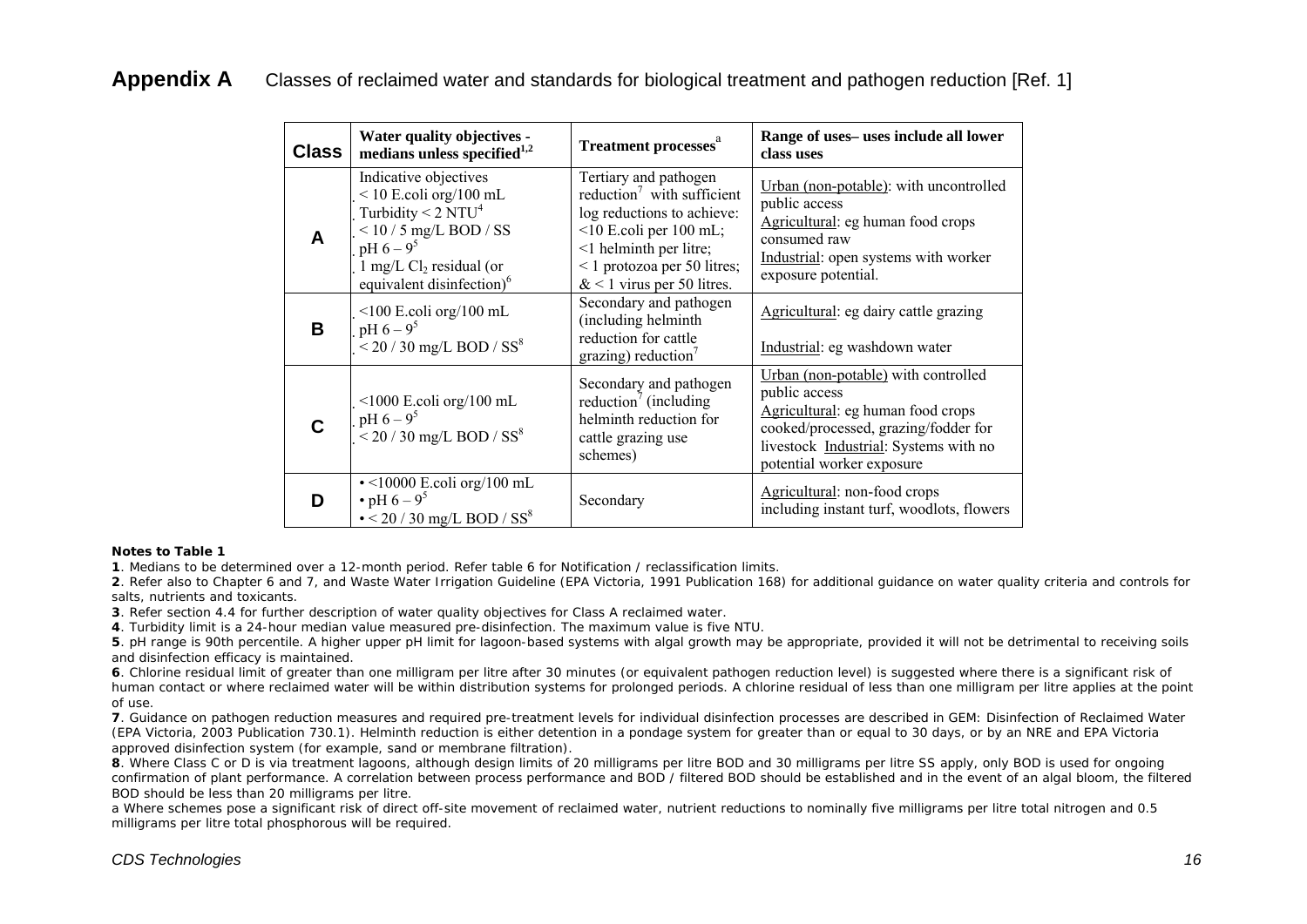## **Appendix B** EPA Victoria, Guidelines for Environmental Management, '*Disinfection of treated wastewater*' Publication 730, September 2002, Table 2. p 11 [Ref. 2]

| Disinfection method | SS         | <b>BOD</b> | Turbidity           | Nitrate   | Ammonia     | pH          |
|---------------------|------------|------------|---------------------|-----------|-------------|-------------|
|                     | (mg/L)     | (mg/L)     | (NTU) <sup>2</sup>  | (mg/L)    | $(mg/L)^2$  |             |
| Chlorination        | <b>420</b> | $20$       | $\left( 10 \right)$ | NA        | See note 2  | $6.0 - 9.0$ |
| Ozone               | $40 - 15$  | $20$       | ٢5                  | maximised | $\langle 1$ | $6.0 - 9.0$ |
| UVB                 | $10$       | < 20       | <b>‹ 5</b>          | maximised | ΝA          | ΝA          |
| Microfiltration     | ΝA         | ΝA         | $\left( 10 \right)$ | NA        | ΝA          | Neutral     |
| Detention lagoons   | ΝA         | ΝA         | ΝA                  | NA        | ΝA          | Neutral     |

Table 2. Recommended wastewater quality (median) pre-disinfection (adapted from UWRAA, 1996)

Notes to Table 2

- 1. If a significant reduction in the number of pathogens is required (that is, less than ten E. coli organisms per 100 millilitres), the turbidity of the pre-disinfected wastewater should be less than two NTU (median) for any method.
- 2. Presence of ammonia with chlorine causes chloramination, which is a less effective disinfection method than chlorine; however, formation of toxic by-products is minimised. The required level of ammonia, therefore, depends on whether chloramination or chlorination is the disinfection process.
- 3. The transmission capacity of the wastewater is the most important parameter affecting the disinfection efficiency of UV and should be greater than six.

.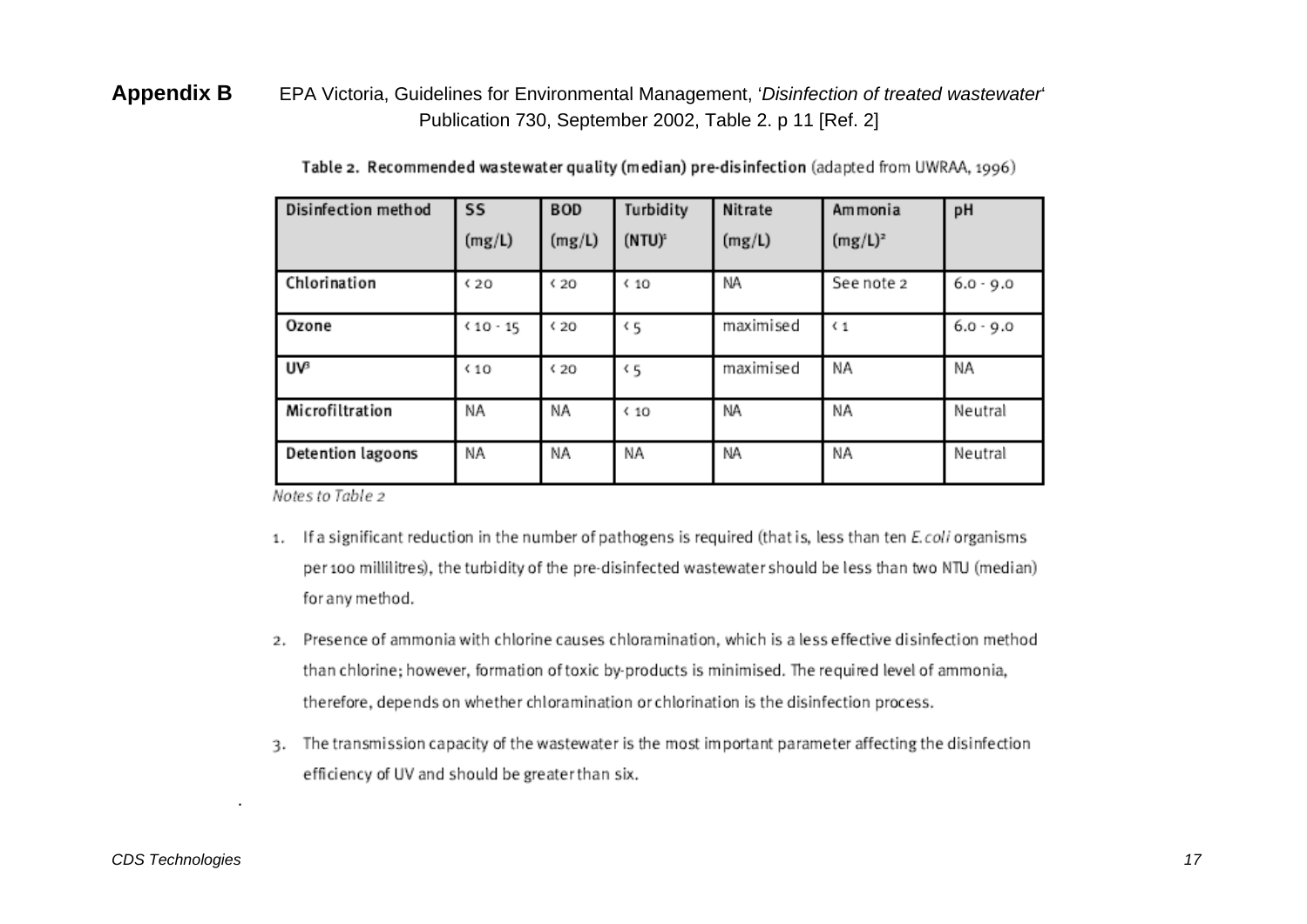|                  | BOD <sub>5</sub> | <b>FILTERED</b>  | <b>TURBIDITY</b> | <b>AMMONIA</b>         | <b>SUSPENDED</b> | <b>OXIDISED</b> | <b>PHOSPHORUS</b> | E.coli          |
|------------------|------------------|------------------|------------------|------------------------|------------------|-----------------|-------------------|-----------------|
|                  |                  | BOD <sub>5</sub> |                  | N                      | <b>SOLIDS</b>    | <b>NITROGEN</b> | P                 |                 |
|                  | mg/L             | mg/L             | (N.T.U)          | mg/L                   | mg/L             | mg/L            | mg/L              | (org/100mL)     |
|                  |                  |                  |                  | <b>Raw Sewage</b>      |                  |                 |                   |                 |
| h                | 62               | 62               | 61               | 62                     | 62               | na              | 61                | 13              |
| Av               | 337              | 134              | 153              | 30                     | 285              | na              | 9.9               | 223385          |
| <b>StdDev</b>    | 173              | 109              | 61               | 8.6                    | 138              | na              | 5.0               | 59908           |
| <b>Max value</b> | 1000             | 700              | 310              | 62                     | 870              | na              | 22                | 240000          |
| <b>Min Value</b> | 71               | 31               | 11               | 11                     | 74               | na              | 0.1               | 24000           |
| <b>Median</b>    | 295              | 100              | 140              | 29.5                   | 255              | na              | 11                | 240000          |
|                  |                  |                  |                  | <b>FSS</b>             |                  |                 |                   |                 |
| h                | 58               | 59               | 40               | 60                     | 44               | na              | 59                | 14              |
| Av               | 103              | 45               | 7.1              | 28.8                   | 19.7             | na              | 0.8               | 15239           |
| <b>StdDev</b>    | 78               | 31               | 3.8              | 8.7                    | 14.3             | na              | 1.0               | 10880           |
| Max value        | 370              | 160              | 17               | 59                     | 83               | na              | 6.0               | 24000           |
| <b>Min Value</b> | 3                | $\overline{2}$   | 2.1              | $\overline{7}$         | $\overline{2}$   | na              | 0.1               | 210             |
| <b>Median</b>    | 80               | 36               | 6.1              | 28                     | 15               | na              | 0.5               | 24000           |
|                  |                  |                  |                  | <b>SAF + Clarifier</b> |                  |                 |                   |                 |
| $\mathsf{h}$     | 11               | 12               | 16               | 13                     | 16               | 13              | 14                | 16              |
| Av               | 13.7             | 6.8              | 0.9              | 15.5                   | 3.1              | 13.1            | 1.0               | 5622            |
| <b>StdDev</b>    | 6.5              | 4.0              | 0.5              | 9.2                    | $1.1$            | 7.5             | 0.5               | 5895            |
| Max value        | 29               | 17               | 2.2              | 27                     | 5                | 33              | 2.4               | 17000           |
| <b>Min Value</b> | $\overline{7}$   | $\overline{2}$   | 0.3              | 1.8                    | $\overline{2}$   | 0.8             | 0.1               | ~10             |
| <b>Median</b>    | 11               | 5.5              | 0.8              | 18                     | 3                | 12              | 1.0               | 4800            |
| Date             | Sample           |                  |                  |                        |                  |                 |                   | <b>After UV</b> |
| 25-Nov-03        | DS <sub>1</sub>  |                  |                  |                        |                  |                 |                   | < 10            |
| 26-Nov-03        | DS <sub>1</sub>  |                  |                  |                        |                  |                 |                   | < 10            |
| 27-Nov-03        | DS1              |                  |                  |                        |                  |                 |                   | < 10            |
| 28-Nov-03        | DC <sub>1</sub>  |                  |                  |                        |                  |                 |                   | < 10            |

## Appendix C **Overall Results for the Treatment Process Trials at Brushy Creek**

Note: NA = Sample submitted, result unavailable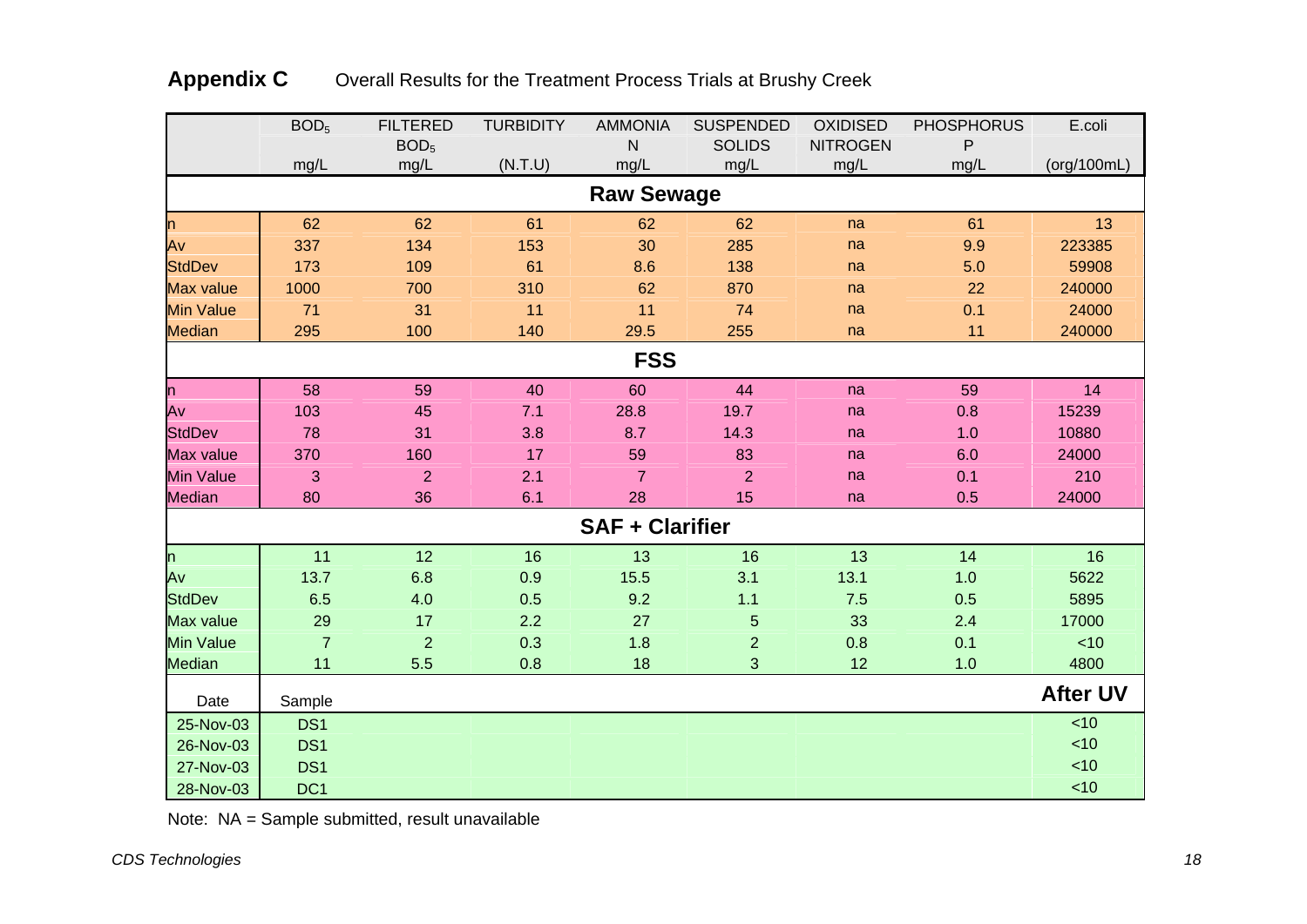| <b>DATE</b> | <b>SAMPLE</b>   | E. COLI<br>org/100mL | <b>ADENOVIRUS</b><br>(viruses per L) | <b>ENTEROVIRUS</b><br>(viruses per L) | <b>REOVIRUS</b><br>(viruses per L) | <b>TAENIA OVA</b><br>(ova per L) | <b>ASCARIS OVA</b><br>(ova perL) |
|-------------|-----------------|----------------------|--------------------------------------|---------------------------------------|------------------------------------|----------------------------------|----------------------------------|
|             |                 |                      |                                      | <b>Raw Sewage</b>                     |                                    |                                  |                                  |
| 17-Oct-03   | RC <sub>1</sub> | >24000               | <b>ND</b>                            | <b>ND</b>                             | <b>ND</b>                          | <b>ND</b>                        | <b>ND</b>                        |
| 31-Oct-03   | RS <sub>1</sub> | >24000               | <b>ND</b>                            | <b>ND</b>                             | <b>ND</b>                          | <b>ND</b>                        | <b>ND</b>                        |
| 10-Nov-03   | RC <sub>1</sub> | >240000              | 25                                   | 14                                    | <b>ND</b>                          | 3                                | <b>ND</b>                        |
| 11-Nov-03   | RC <sub>1</sub> | >24000               | 22                                   | 12                                    | <b>ND</b>                          | $\overline{2}$                   | <b>ND</b>                        |
| 13-Nov-03   | RS <sub>1</sub> | >240000              | <b>ND</b>                            | <b>ND</b>                             | <b>ND</b>                          | <b>ND</b>                        | <b>ND</b>                        |
| 18-Nov-03   | RS <sub>1</sub> | >240000              | <b>ND</b>                            | <b>ND</b>                             | <b>ND</b>                          | <b>ND</b>                        | <b>ND</b>                        |
| 27-Nov-03   | RS <sub>1</sub> | >240000              | <b>ND</b>                            | <b>ND</b>                             | <b>ND</b>                          | <b>ND</b>                        | <b>ND</b>                        |
| 28-Nov-03   | RC <sub>1</sub> | >240000              | 42                                   | <b>ND</b>                             | <b>ND</b>                          | <b>ND</b>                        | <b>ND</b>                        |
|             |                 |                      |                                      | <b>Effluent</b>                       |                                    |                                  |                                  |
| 17-Oct-03   | AC <sub>1</sub> | 5800                 | <b>ND</b>                            | <b>ND</b>                             | <b>ND</b>                          | <b>ND</b>                        | <b>ND</b>                        |
| 31-Oct-03   | AS <sub>1</sub> | >24000               | <b>ND</b>                            | <b>ND</b>                             | <b>ND</b>                          | <b>ND</b>                        | <b>ND</b>                        |
| 10-Nov-03   | AC <sub>1</sub> | 210                  | <b>ND</b>                            | <b>ND</b>                             | <b>ND</b>                          | <b>ND</b>                        | <b>ND</b>                        |
| 11-Nov-03   | AC <sub>1</sub> | 1200                 | <b>ND</b>                            | <b>ND</b>                             | <b>ND</b>                          | <b>ND</b>                        | <b>ND</b>                        |
| 13-Nov-03   | AS <sub>1</sub> | >24000               | <b>ND</b>                            | <b>ND</b>                             | <b>ND</b>                          | <b>ND</b>                        | <b>ND</b>                        |
| 18-Nov-03   | AS <sub>1</sub> | >24000               | <b>ND</b>                            | <b>ND</b>                             | <b>ND</b>                          | <b>ND</b>                        | <b>ND</b>                        |
| 13-Nov-03   | CC <sub>1</sub> | 200                  | <b>ND</b>                            | <b>ND</b>                             | <b>ND</b>                          | <b>ND</b>                        | <b>ND</b>                        |
| 17-Oct-03   | CC <sub>1</sub> | 310                  | <b>ND</b>                            | <b>ND</b>                             | <b>ND</b>                          | <b>ND</b>                        | <b>ND</b>                        |
| 18-Nov-03   | CS <sub>1</sub> | 7700                 | <b>ND</b>                            | <b>ND</b>                             | <b>ND</b>                          | <b>ND</b>                        | <b>ND</b>                        |
| 27-Nov-03   | CS <sub>1</sub> | 11000                | <b>ND</b>                            | <b>ND</b>                             | <b>ND</b>                          | <b>ND</b>                        | <b>ND</b>                        |
| 28-Nov-03   | CC <sub>1</sub> | 3100                 | <b>ND</b>                            | <b>ND</b>                             | <b>ND</b>                          | <b>ND</b>                        | <b>ND</b>                        |
| 27-Nov-03   | DS <sub>1</sub> | < 10                 | <b>ND</b>                            | <b>ND</b>                             | <b>ND</b>                          | <b>ND</b>                        | <b>ND</b>                        |
| 28-Nov-03   | DC <sub>1</sub> | < 10                 | <b>ND</b>                            | <b>ND</b>                             | <b>ND</b>                          | <b>ND</b>                        | <b>ND</b>                        |

| Appendix D | Virus, Bacteria & Helminth Results for the Treatment Process Trials at Brushy Creek |
|------------|-------------------------------------------------------------------------------------|
|------------|-------------------------------------------------------------------------------------|

Note: LOD = <1/10L, ND = Not Detected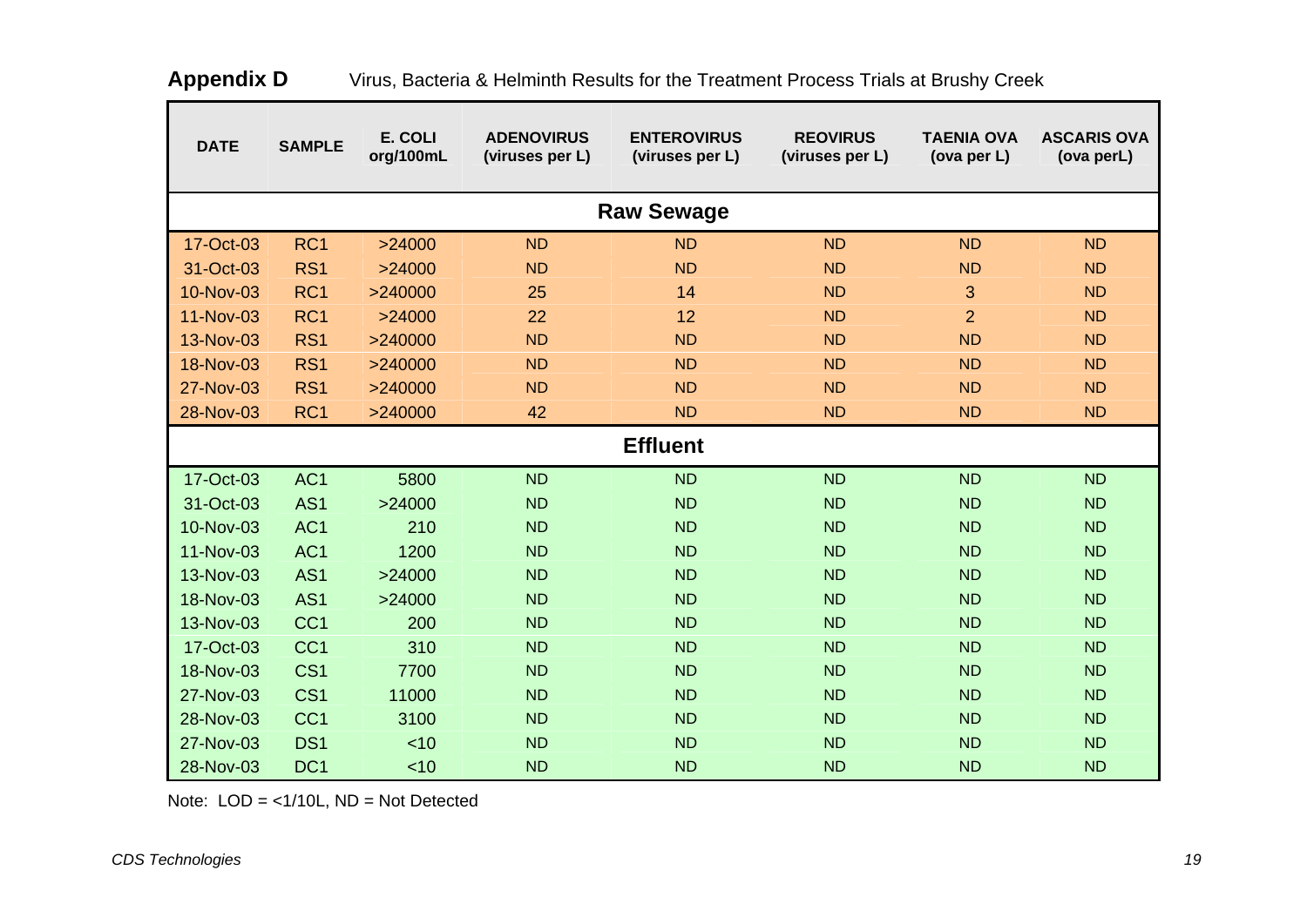Appendix E **Overall Results for the Treatment Process at Cranbourne STP** (Note: LoD = Limit of Detection)

|                  | BOD <sub>5</sub> | <b>Carbonaceous TURBIDITY</b> |                | <b>AMMONIA</b> | <b>SUSPENDED</b>    | <b>OXIDISED</b> | PHOSPHORUS Bacteriophage |                      | E.coli                |  |
|------------------|------------------|-------------------------------|----------------|----------------|---------------------|-----------------|--------------------------|----------------------|-----------------------|--|
|                  |                  | CBOD <sub>5</sub>             |                | N              | <b>SOLIDS</b>       | <b>NITROGEN</b> |                          |                      |                       |  |
|                  | mg/L             | mg/L                          | (N.T.U)        | mg/L           | mg/L                | mg/L            | mg/L                     | (Orgs/100mL)         | (Orgs/100mL)          |  |
|                  | Raw              |                               |                |                |                     |                 |                          |                      |                       |  |
| ${\sf N}$        | 14               |                               | 14             | 14             | 14                  |                 | 14                       | 13                   | 14                    |  |
| Av               | 421              |                               | 100            | 50             | 130                 |                 | $9$                      | 2258                 | 12035714              |  |
| <b>StdDev</b>    | 192              |                               | 28             | 11             | 44                  |                 | $\overline{2}$           | 2168                 | 5086877               |  |
| Max value        | 740              |                               | 150            | 64             | 240                 |                 | 14                       | 5100                 | 24000000              |  |
| <b>Min Value</b> | 190              |                               | 55             | 23             | 85                  |                 | $\overline{7}$           | 140                  | 5800000               |  |
| Median           | 420              |                               | 91             | 54             | 125                 |                 | $\boldsymbol{9}$         | 1300                 | 11000000              |  |
|                  |                  |                               |                |                | <b>After FSS</b>    |                 |                          |                      |                       |  |
| ${\bf N}$        | 14               |                               | 14             |                | 14                  |                 | 14                       | 13                   | 14                    |  |
| Av               | 254              |                               | 6.0            |                | 15.4                |                 | 2.3                      | 264                  | 382929                |  |
| <b>StdDev</b>    | 190              |                               | 3.7            |                | 3.5                 |                 | 0.8                      | 198                  | 354242                |  |
| Max value        | 610              |                               | 15             |                | 21                  |                 | 4.1                      | 680                  | 1300000               |  |
| <b>Min Value</b> | 76               |                               | $\overline{2}$ |                | 10                  |                 | 1.3                      | 50                   | 14000                 |  |
| Median           | 195              |                               | 4.9            |                | 15                  |                 | 2.3                      | 215                  | 241000                |  |
|                  |                  |                               |                |                | <b>After FILTER</b> |                 |                          |                      |                       |  |
| ${\sf N}$        |                  |                               |                |                |                     |                 |                          | 13                   | 14                    |  |
| Av               |                  |                               |                |                |                     |                 |                          | 85                   | 12779                 |  |
| <b>StdDev</b>    |                  |                               |                |                |                     |                 |                          | 134                  | 8589                  |  |
| Max value        |                  |                               |                |                |                     |                 |                          | 500                  | 28000                 |  |
| Min Value        |                  |                               |                |                |                     |                 |                          | $\overline{5}$       | 1700                  |  |
| Median           |                  |                               |                |                |                     |                 |                          | 30                   | 13000                 |  |
|                  |                  |                               |                |                | <b>After UV</b>     |                 |                          |                      |                       |  |
| ${\sf N}$        | 14               | 13                            | 14             | 14             | 14                  | 12              | 14                       | 13                   | 13                    |  |
| Av               | 76               | 10                            | 1.5            | 36             | 3.2                 | 6.8             | 2.1                      | 4.90                 | 0.38                  |  |
| <b>StdDev</b>    | 85               | $\boldsymbol{8}$              | 1.4            | 19             | 2.5                 | 3.1             | 1.2                      | 0.00                 | 0.82                  |  |
| Max value        | 240              | 28                            | 5.1            | 96             | 11                  | 12              | 4.9                      | 4.9                  | 3                     |  |
| Min Value        | $\overline{5}$   | 1.8                           | 0.5            | 19             | 1.9                 | $1.2$           | 0.01                     | 4.9                  | 0.09                  |  |
| Median           | 32               | $\boldsymbol{8}$              | 0.8            | 31             | $\overline{2}$      | $\overline{7}$  | 1.9                      | 4.9<br>$< 5.0 =$ LoD | 0.09<br>$< 0.1 = L0D$ |  |